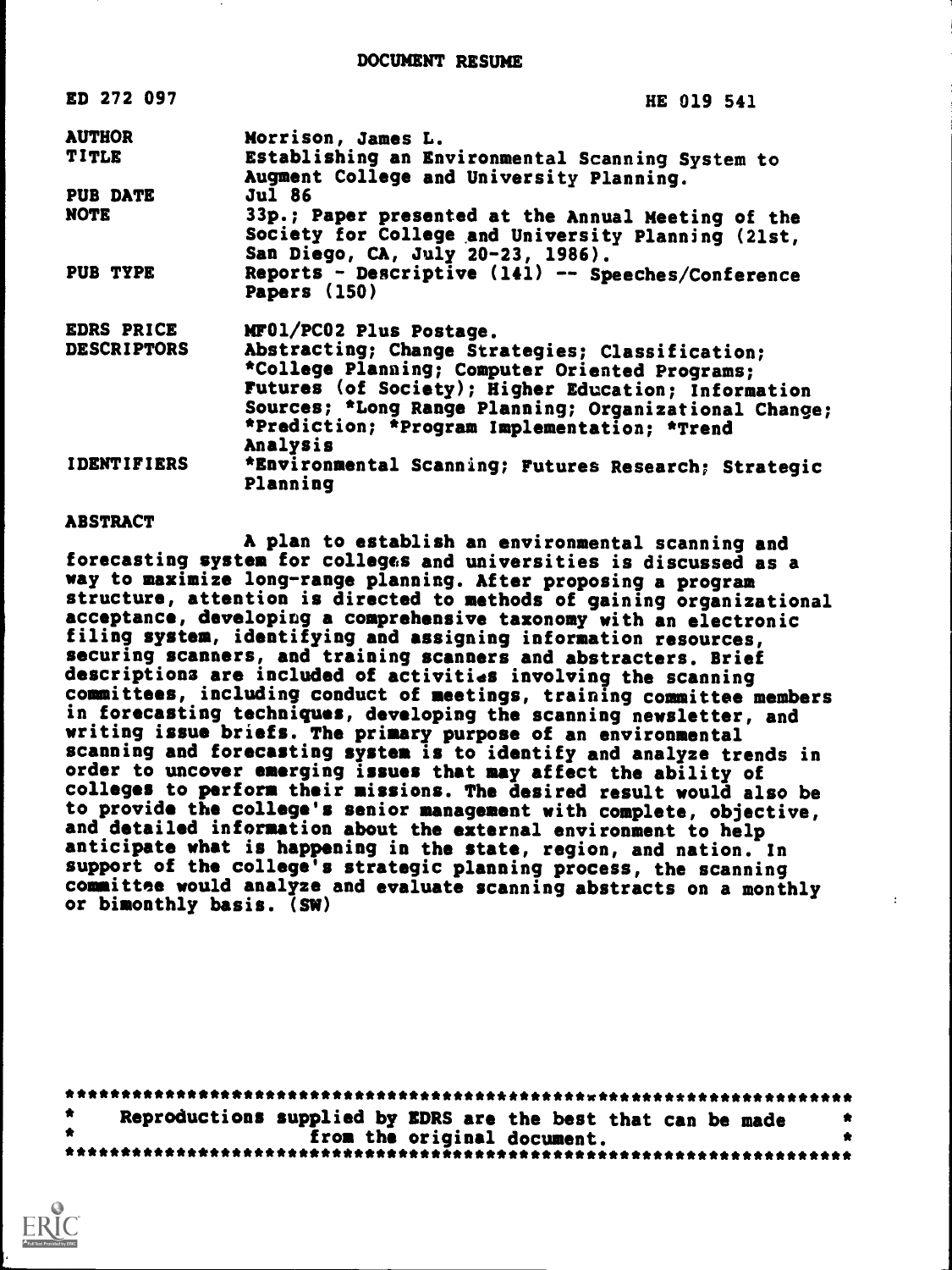$\sum_{i=1}^{n}$ **O** and the set of  $\overline{O}$  $\frac{2}{3}$  $\ddot{a}$ 

#### ESTABLISHING AN ENVIRONMENTAL SCANNING SYSTEM TO AUGMENT COLLEGE AND UNIVERSITY PLANNING

James L. Morrison School of Education University of North Carolina at Chapel Hill

#### Presented at the Environmental Scanning Network Breakfast

SCUP-21

**July 20-23, 1986** San Diego, CA

"PERMISSION TO REPRODUCE THIS MATERIAL HAS BEEN GRANTED BY

TO THE EDUCATIONAL RESOURCES INFORMATION CENTER (ERIC)

U S. DEPARTMENT OF EDUCATION

- Office of Educational Research and improvement EDUCATIONAL RESOURCES INFORMATION CENTER (ERIC)
- This document has been reproduced as received from the person Or organization originating it
- Minor changes have been made to imnrove reprouuction Quality
- Points of view or opinions stated in this docu-ment do not necessarily represent official OE RI position or policy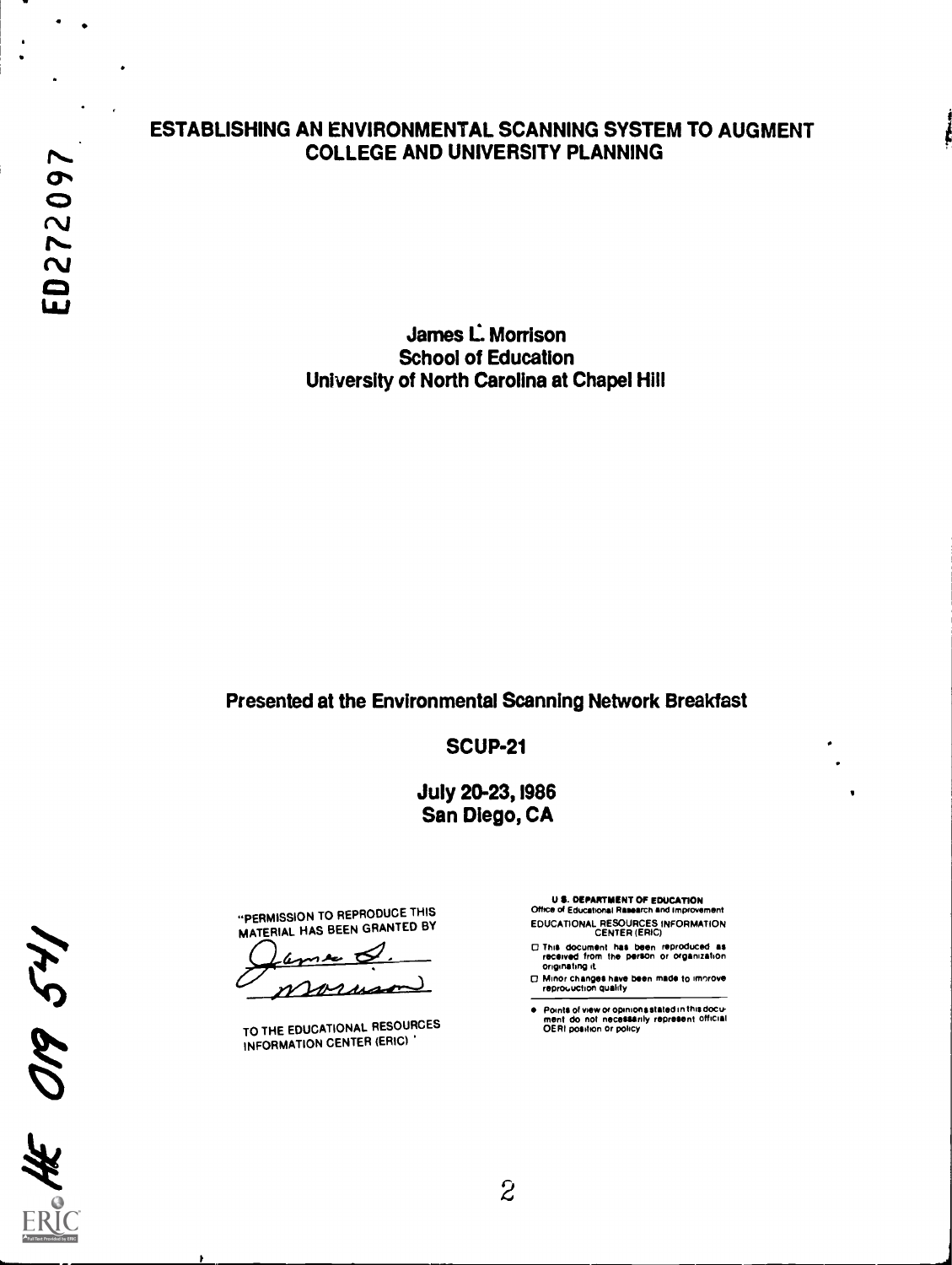# . ESTABLISHING AN ENVIRONMENTAL SCANNING SYSTEM TO AUGMENT COLLEGE AND UNIVERSITY PLANNING

College and university long-range planning models are typically based upon the concept that planning consists of responding to the following questions:

- What is the current environment?
- What future changes in the environment might be anticipated?
- What position does the organization wish to attain in the future environment?
- What actions are necessary to better achieve the desired position?

In the context of planning, these questions translate to:

- Monitoring
- Forecasting
- Goal Setting
- Implementing

The long-range planning cycle begins by monitoring selected 'rends of interest to the organization, forecasting the future of those trends (usually based upon extrapolation from historical data using regression or other techniques), setting organizational goals in response to these forecasts, implementing operational plans based upon these goals, and monitoring the effects of these plans on those selected trends and issues (see Figure I).

Planners must necessarily select an agreed planning horizon, be it 5, 10 or 15 years. Whatever horizon is selected, it is essential that the planning process be viewed as a dynamic one that is periodically readjusted based upon best available information. In other words, the best information available is never "perfect" information and, therefore, the long-range research plan is refined and adjusted as better information becomes available. Of course, this process will not obviate the



A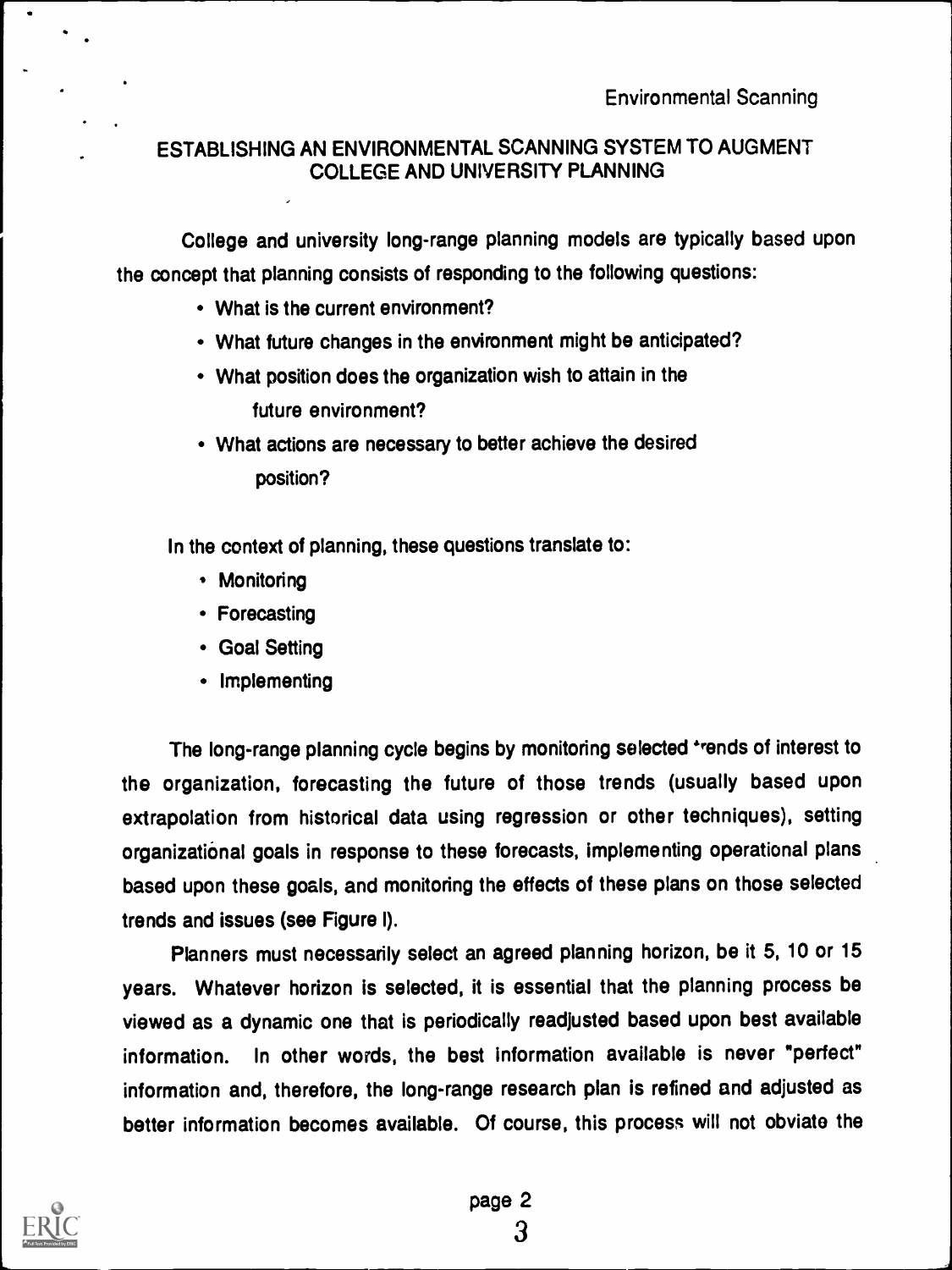uncertainty inherent in the future course of actual events. However, it will enable managers to feel more comfortable and proceed more effectively in dealing with that uncertainty and its associated risks. The planning process is therefore just as important as the resultant plan.

An alternative planning model has emerged from the corporate world called the environmental scanning model. The first stage of this model, monitoring, requires scanning the external environment for emerging trends and issues which pose threats or opportunities to the organization. Each potential issue is then analyzed in the evaluating/ranking stage as to the likelihood that it will emerge and the nature and degree of its impact on the organization if it does emerge, or, in certain cases, does not emerge. This stage produces a rank ordering of the trends and issues according to their importance to current or planned operations. The next stage, forecasting, focuses on developing an understanding of the likely future for the most important trends and issues. In this stage, any of the modern forecasting techniques may be used. Once the forecasts are made, each of the trends and issues are monitored for their continued relevance and for the accuracy of the forecasts made in the preceding stage. (See Figure 2)

One of the major limitations of the traditional long-range planning model is the lack of systematic inclusion of information about the changing external environment. Without this information, the long-range planning process is locked in the present due lo an assumption that since we cannot predict changes in the external environment, we must base our planning on information we know from the past and immediate present.

However, information from the external environment adds important components to the long-range planning process. First, it identifies new trends that should be added to those identified in the monitoring stage of the long-range planning model. Second, it identifies potential events which must be used to modify the forecasts of the internal issues derived from the monitoring stage. Specifically, these are the surprise events that are used in trend impact analysis, policy impact analysis, and probabilistic systems dynamics, as well as other rigorous forecasting methods used in the traditional long-range planning process. (See Morrison, Renfro, and Boucher, 1984, for an

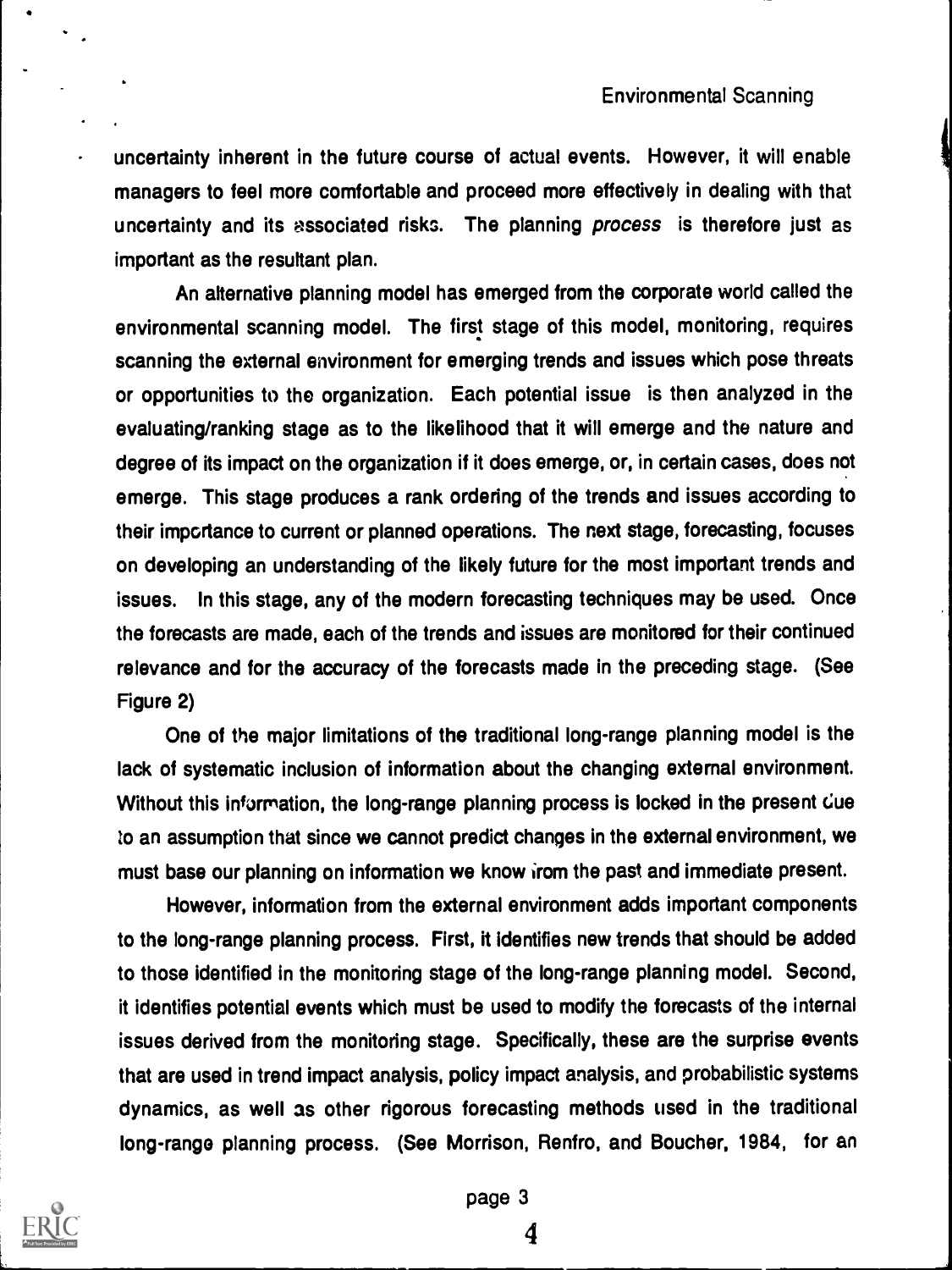explanation of these methods.)

The argument of this paper, therefore, is that given a commitment to the long-range planning model, merging this model with the environmental scanning model should enhance the overall effectiveness of college and university planning. That is, by establishing an environmental scanning and forecasting system, colleges and universities will have an early warning system to identify trends and events that when forecasted, present both threats and opportunities. With early warning, administrate::; can prepare their response options in anticipation of changes implied by these trends and events. Therefore, an environmental scanning and forecasting program will increase management efficiency in dealing with uncertainties inherent in the future by anticipating change and influencing the future rather than simply reacting to it. More specifically, the primary purpose of an environmental scanning system is to identify and analyze trends in order to identify emerging issues which may affect the ability of colleges and universities to perform their missions. The remainder of this paper will focus, then, on those steps which a college or university could take to establish an environmental scanning system.

We begin by proposing a program structure, and methods of gaining organizational acceptance, developing a comprehensive taxonomy with an electronic filing system, identifying and assigning information resources, securing scanners, and training scanners and abstracters. We conclude by briefly describing activities involving the scanning committee, including conduct of meetings, training committee members in forecasting techniques, developing the scanning newsletter, and writing issue briefs.

#### Program Structure

The initial structure of the program could be quite simple. The scanning committee chair could be one of a number of people, i.e., the assistant to the president for planning, the executive assistant to the president, or the director of institutional research. In any event, all of these individuals should be involved because of the relationship of the scanning program to planning. The director of institutional research



page 4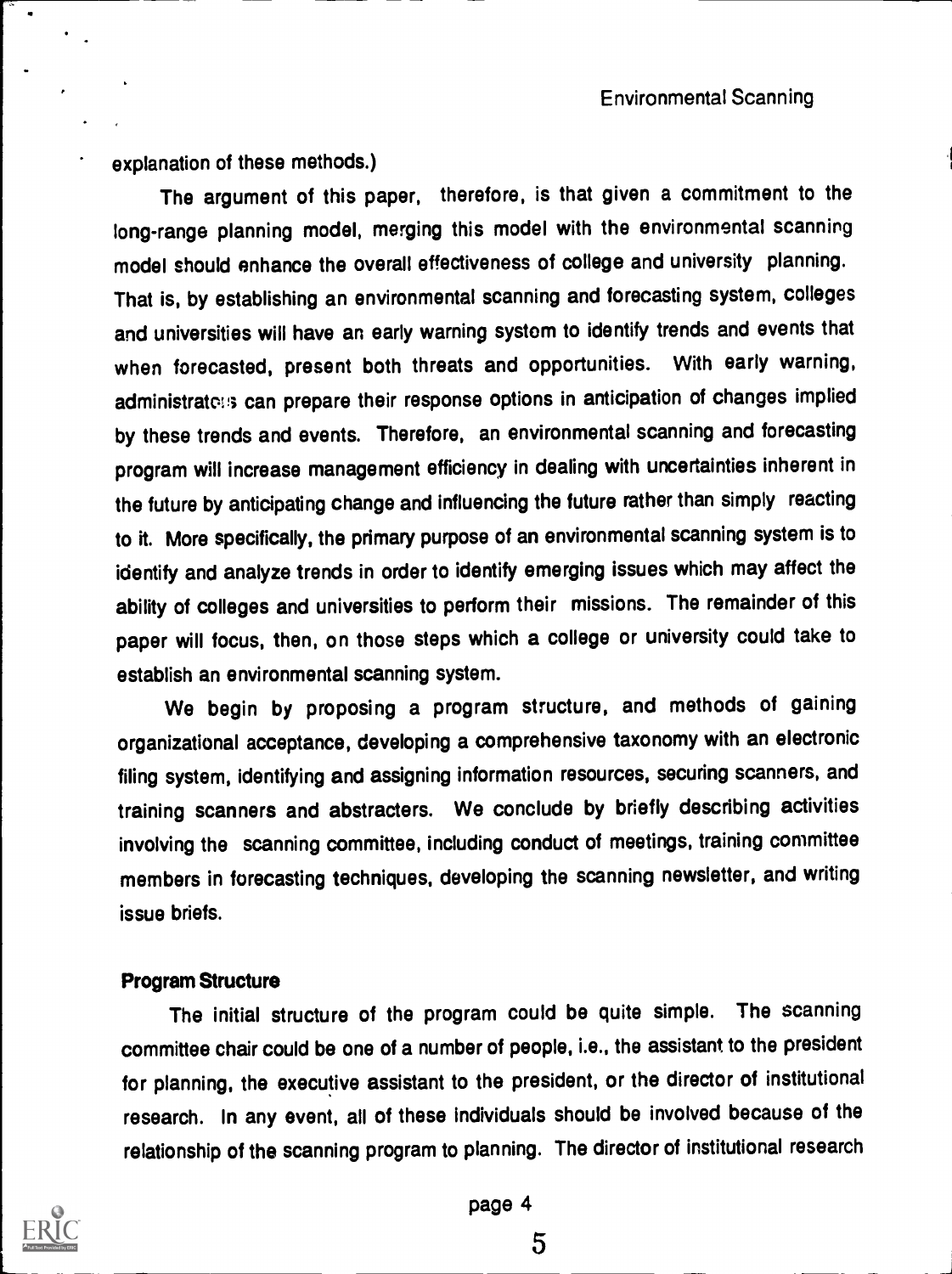#### Enviror - ental Scanning

in particular should be involved because the institutional research office is an appropriate repository of the hard copy data collected in the process. This would be in keeping with a national trend where IR offices are becoming resp:nsible for collecting external environment data as well as internal data. The committee tself should include at least one senior level administrator representing each of the major functional areas of the college (e.g., student affairs, business, development, arc administration) and faculty members/departmental chairs from sociology, political science, economics, computer science, etc.

The primary role of a scanning committee is to conduct ana<sup>t</sup> ses and evaluations of scanning abstracts on a monthly or bimonthly basis. Thus, scanning committee would perform the initial "cut" of the information provided by scan-ers, i.e., they would evaluate abstracts, identify the trends and events they consider ci the most import to the university's strategic planning process, and submit this anafysis to the committee which makes recommendations directly to the President for implementation.

It is estimated that after the system is operating, the chair would spend half to three-quarters of his/her time managing and coordinating this  $\text{acc}_{i}$  ity. Members of the scanning committee would spend two to four days a month in :ommittee activities. Scanners would probably spend an additional four to eight hours per month writing abstracts. (This assumes a broad base of scanners assigned only one or two information resources.) The latter estimate does not include, of course, the time they would actually spend in scanning. An alternative to scanners writing abstracts (see below for the requirements of writing abstracts) would be erploying one or two part-time graduate assistants to write abstracts of materials surmitted by scanners. This alternative has the advantage of encouraging the submissi:n of material (which may be inhibited if the scanner is required to write abstracts) but it also has the disadvantage of not having senior level people submitting impac assessments of the information they send to the IR office. It is recommended, theref:re, that scanners be given an option of writing abstracts or of submitting material directy.

#### Gaining Organizational Acceptance



page 5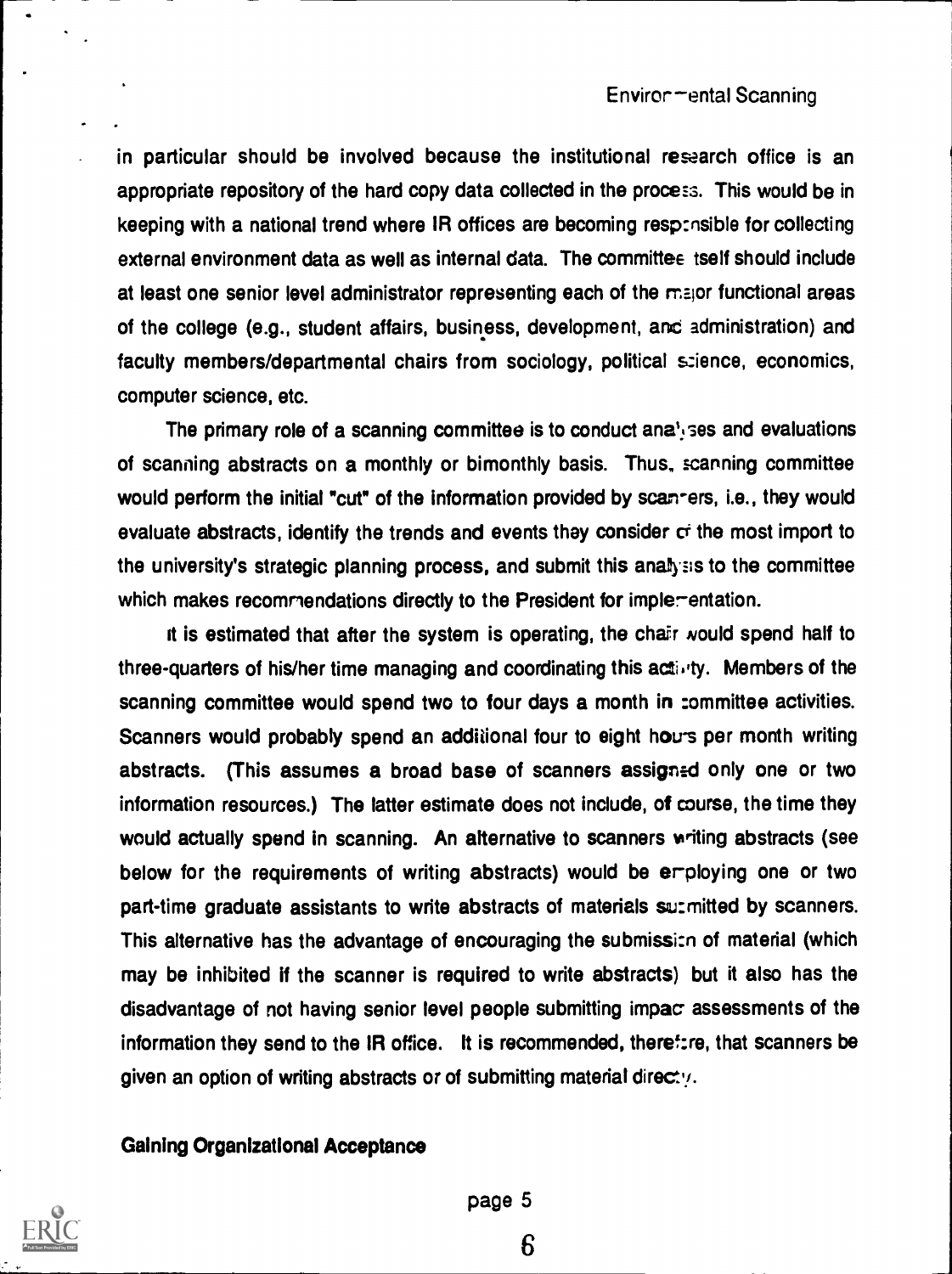One approach to describe the program and gain organizational acceptance/endorsement throughout the institution, is to offer a series of half-day workshops for each functional unit of the institution (open to all or by invitation only) which would focus on the future, ways of studying the future, and techniques of environmental scanning. These workshops would enable participants to experience the value of bringing their individual knowledge of the external environment to organizational knowledge in a structured and intuitively sound fashion and should result in volunteers to participate as scanners in the environmental scanning program. Moreover, the workshops often produce a good "first cut" at those trends and events which can serve as the basis for the environmental scanning taxonomy. Tables I and 2 illustrate the kinds of trends and events identified in a workshop held with the University of Alabama Planning Council in February, 1986.

An alternative approach would be to place a "call for scanners" in the institutional newsletter. This "call" would describe the environmental scanning process, how it fits into the institution's strategic planning process, and the responsibilities of scanners. Volunteers would then participate in a workshop. The advantage of this alternative is that it would not require a workshop in every unit of the college, and, therefore, would facilitate getting started.

#### Developing the Scanning Taxonomy

The workshops could be accompanied by an "internal scan" of senior administrators, including academic department chairs, focussing on the question: "What trends, events, and emerging issues in American and global society do you see which have implications for our institution?" Another approach would be to ask respondents, "What are the critical success factors inherent in accomplishing our mission? and second, "What trends, events, and emerging issues in our society do you see that will affect these critical success factors?" This scan can be done through a one-on-one interview lasting one to two hours.

In addition to the information acquired in the workshops and the individual interviews, a review of literature to identify previous scans of trends and events which



page 6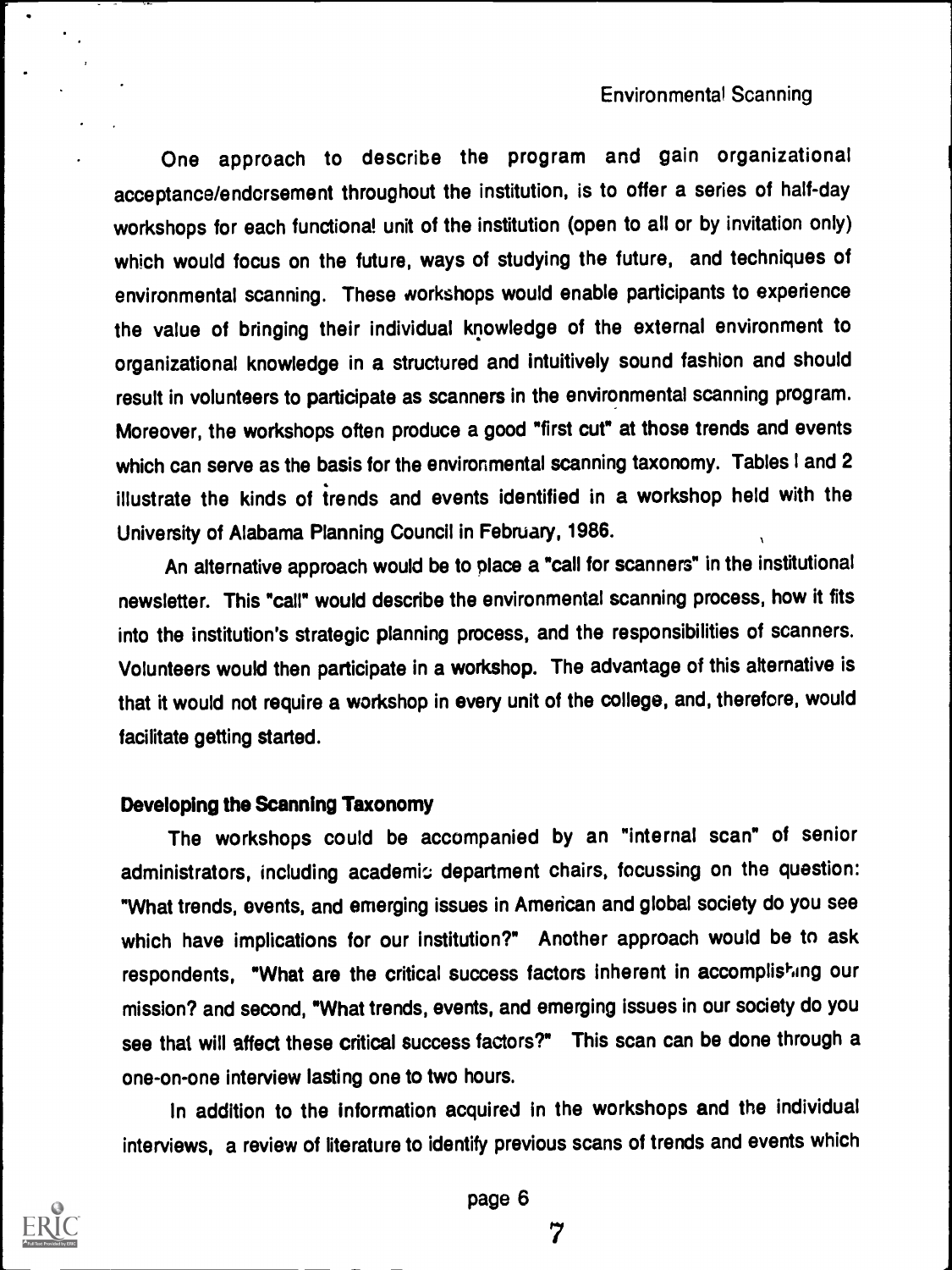have implications for the institution could be conducted. For example, reference librarians could do a computer search of trends collected by a variety of agencies (Federal and otherwise), as well as a literature search for articles focussing on the future of careers, technology, etc.

It is important at this point to emphasize that the trends and events identified through workshops, interviews, and literature reviews, must be translated in order to provide direction for the environmental monitoring data base. That is, trends and events must be stated clearly, and in measurable terms in order to guide data collection. For example, a trend may be conceptualized as, "the changing student body profile," but data cannot be collected to measure this trend unless it is stated something like, "the number of full-time students over 35." Tables 4 and 5 provide examples of how the trends and events conceptualized in the workshop at the University of Alabama may be restated so that data can be collected, if it turns out that these are the critical trends and events for the university as determined by the strategic planning committee.

The results of this activity should constitute the rough draft of a scanning taxonomy. This draft can be supplemented with adopting or modifying taxonomies used by other institutions, e.g., the University of Georgia's Center for Continuing Education (see Figure 3). It may take a year or so of experience before the taxonomy would become rele'ively stable and sufficiently comprehensive. It is important to develop a comprehensive taxonomy, however, in order to use an electronic filing system.

## Organize the Files Electronically

Electronic files facilitate review, referral and updating. Moreover, through using an electronic filing system, it will be easier to develop consortium relationships with similar institutions or with institutions in the same geographic area. Such a consortium could easily enrich the data base of abstracts. One electronic system that should be investigated is the one used by United Way, Prudential, and United Airlines (Mist Plus,



page 7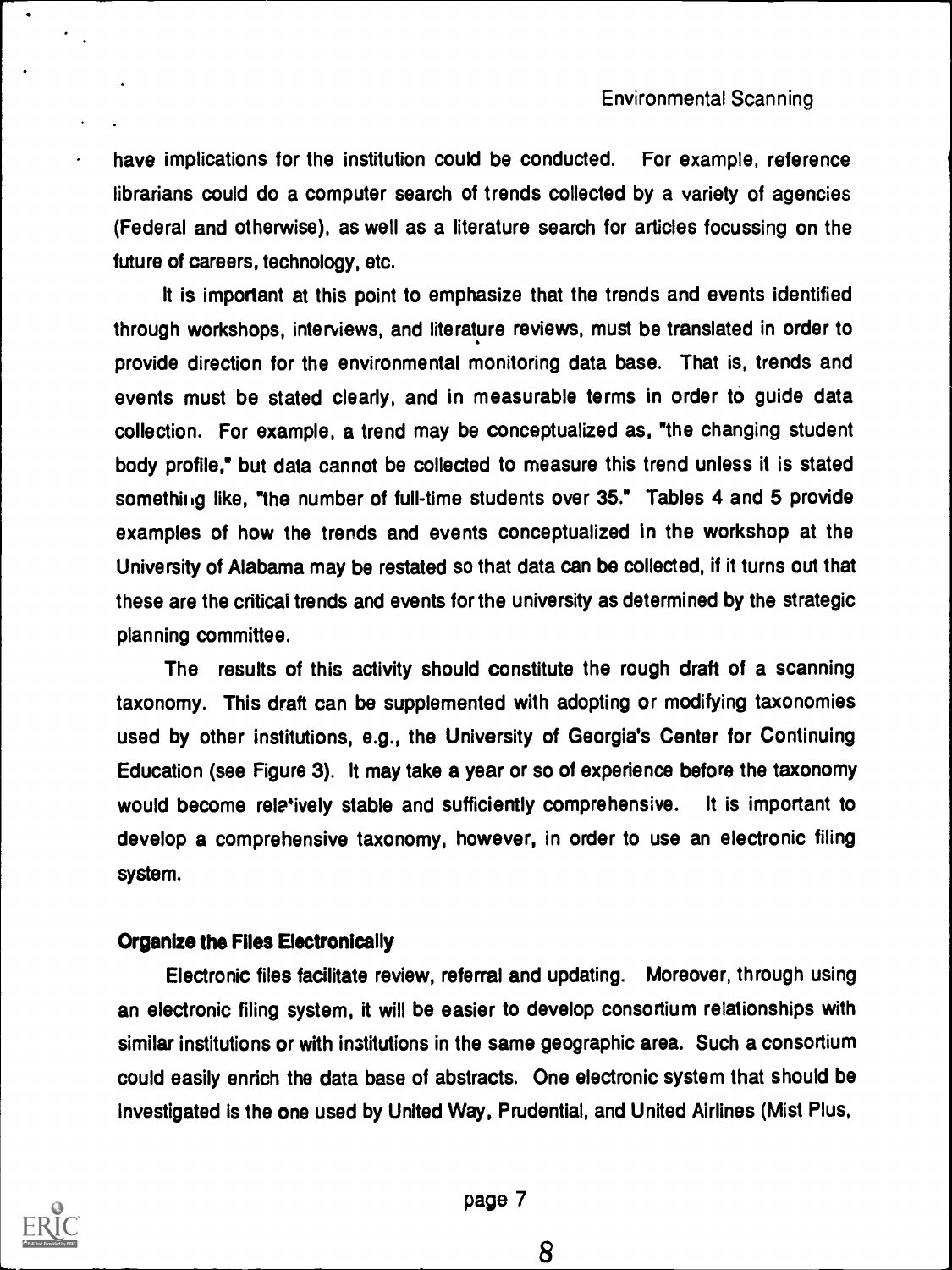a software program produced and marketed by Micro-Computer Information Support Tools, New Era Technologies Incorporated, 2025 Eye Street, N.W., Suite 924, Washington, D.C. 20006, phone 202 296-6277). The scanning program at the University of Minnesota uses dBase II. Given the computer support system available at most institutions, it is recommended that the specific filing system be developed from existing commercial software (dBase II, Lotus 1-2-3, etc.) and implemented at the institutional computing center.

## Identify Literature Sources and Data Bases

Information sources include newspapers, magazines, journals, TV and radio programs, conferences, etc. The important criterion is diversity. For example. it would be important to include major newspapers representing different parts of the country, e.g., The New York Times, The Wall Street Journal, The Miami Herald, The Chicago Tribune, The Los Angeles Times, The Christian Science Monitor, and USA Today. The Chronicle of Higher Education and Education Week focus on education. There are a number of magazines/joumals which provide good scanning information in a variety of areas. For example, in the social/demographic area, there are American Demographics and Public Opinion. In the technological sector, there are High Technology, Datamation, BYTE, Computer World, Discover, and Information World. In the economic sector, there are Business Week, The Economist, Fortune, Forbes, Money, Inc., and the Monthly Labor Review. In the political sector there are New Republic, The National Review, The National Journal, and Mother Jones. Maganzines and journals that spread across these sectors include Vital Speeches of the Day, Across the Board, Naisbet Trend Letter, Kiplinger Washington Letter, Time, Newsweek, U.S. News and World Report. and The Futurist. Morrison, Renfro, and Boucher (1984) identify a number of other information resources, including those used by the ACLI Trend Analysis Program and the ERIC Clearinghouse on Higher Education.

In addition to those resources commercially available, a nmber of government agencies publish trend data, many times at no or little cost. For example, GAO Reports may be obtained from the U.S. General Accounting Office, Document Handling and

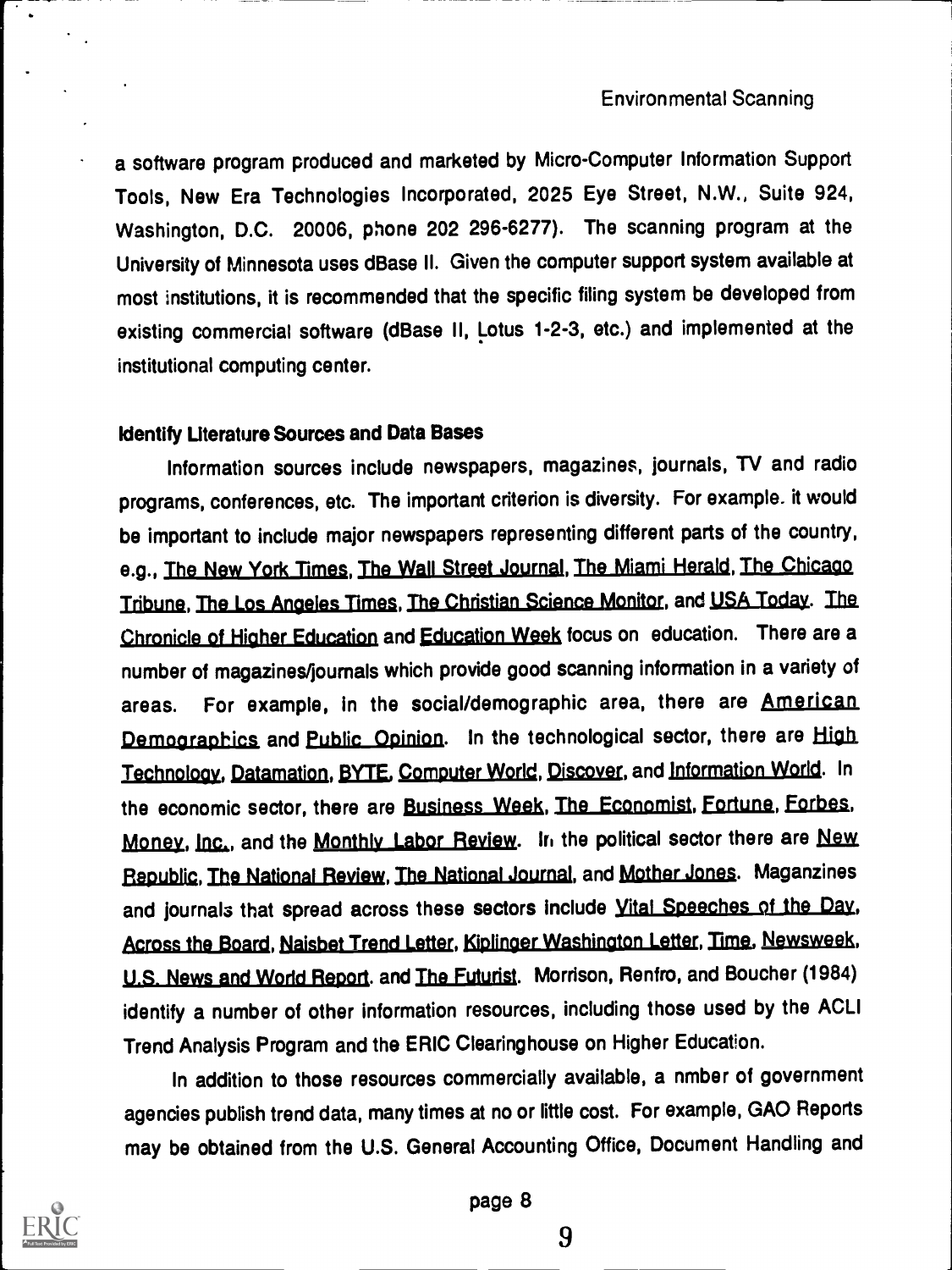Information Services Facility, P. 0. Box 6015, Gaithersburg, MD 20877, phone 202 275-6241. NCES reports are available from NCES, Washington, D.C. Periodic Rand reports may be obtained from The Rand Corporation, Publications Department, 1700 Main Street, P.O. Box 2138, Santa Monica, CA 90406-2138.

## Assign Scanners Information Resources

Assigning scanners specific materials for regular review and analysis provides a measure of confidence that most "blips" on the radar screen will be spotted. A suggested procedure of assigning information resources is first to ascertain what materials, conferences etc., are regularly read or attended by scanners. The list of material regularly read by scanners should be compared to the list of important information resources identified above. If at all possible, scanners should be assigned material which they already regularly review. It is likely that there will be material which is not regularly read; in such cases, it is recommended that scanners be asked to volunteer to read those resources. Moreover, the scanning committee chair should institute a procedure to "spot check" how well the information resources are being reviewed. If there are many scanners, it is advisable to build in redundancy, i.e., have two scanners for the same information resource.

#### Train Scanners

Scanners need orientation and training in scanning and reporting information from these materials via abstracts. That is, scanners should keep in mind that they are scanning to anticipate social, economic, technological end legislative/regulatory changes in order to facilitate planning and policy formulation. Therefore, they should seek signals that indicate departures from expected futures. Specifically, when scanning their assigned materials, they should ask themselves if the items:

I. represent events, trends, developments, or ideas never before encountered?

2. contradict previous assumptions or beliefs about what seems to be happening?



page 9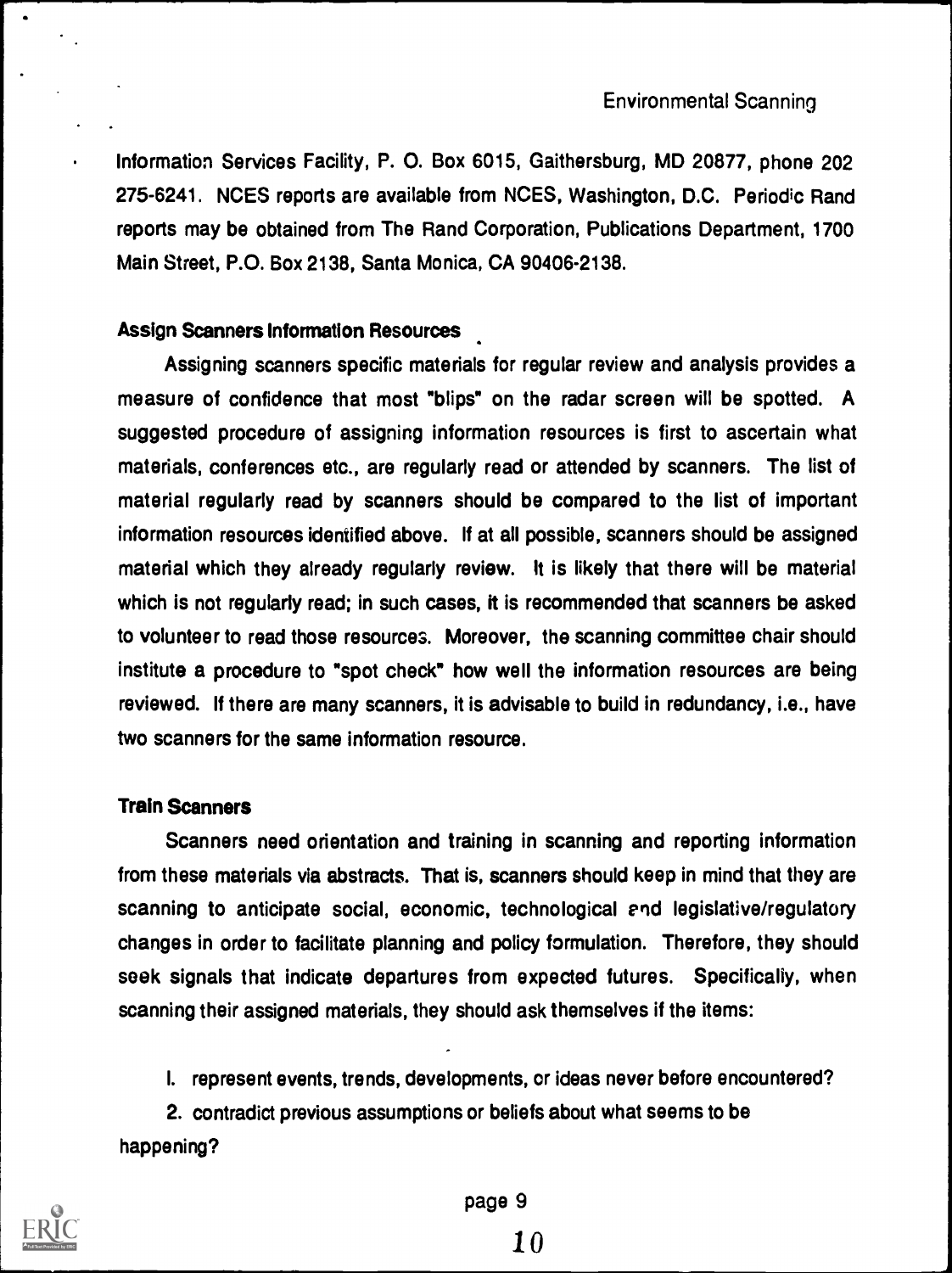3. represent new twists to old arguments?

4. can be linked to other abstracts previously written or seen?

5. discuss new patents, inventions, and/or research results?

6. have implications for the long-range program or management of the institution?

7. contain polls or forecasts?

## Train Abstracters

It is ideal if scanners would also serve as abstracters. However, as noted above, it may be that one or two graduate assistants would have to be employed for this task. Irrespective who does the abstracting, however, it is recommended that all scanners and IR staff personnel be trained to write abstracts.

The lead sentence of an abstract should be a response to this question: "If I had only a few minutes to describe this article to a friend, what would I say?" What is the most important idea or event that indicates change? The response to this question should be followed by a one paragraph explanation. Whenever possible, statistical data should be included. The summary should be limited to no more than one-half page of single-spaced, typewritten copy.

Each abstract should have an implications section responding to the question, "How will the information in this article affect this institution's programs or management?" The author snould include a list of those emerging issues suggested by the article, a description of future events occurring as a result of the trend identified by the article, and/or an identification of issue stakeholders if they are not listed in the article.

Speculation about implications is a part of the scanning and abstracting process. Here the abstracter tries to determine an item's potential for affecting other facets of the social environment and/or the institution. There are no "right" answers. Note, however, that some articles may offer no implications that are immediately apparent. The scanning committee, with the benefit of related abstracts from other scanners, may be able to detect implications that a single monitor cannot.



page 10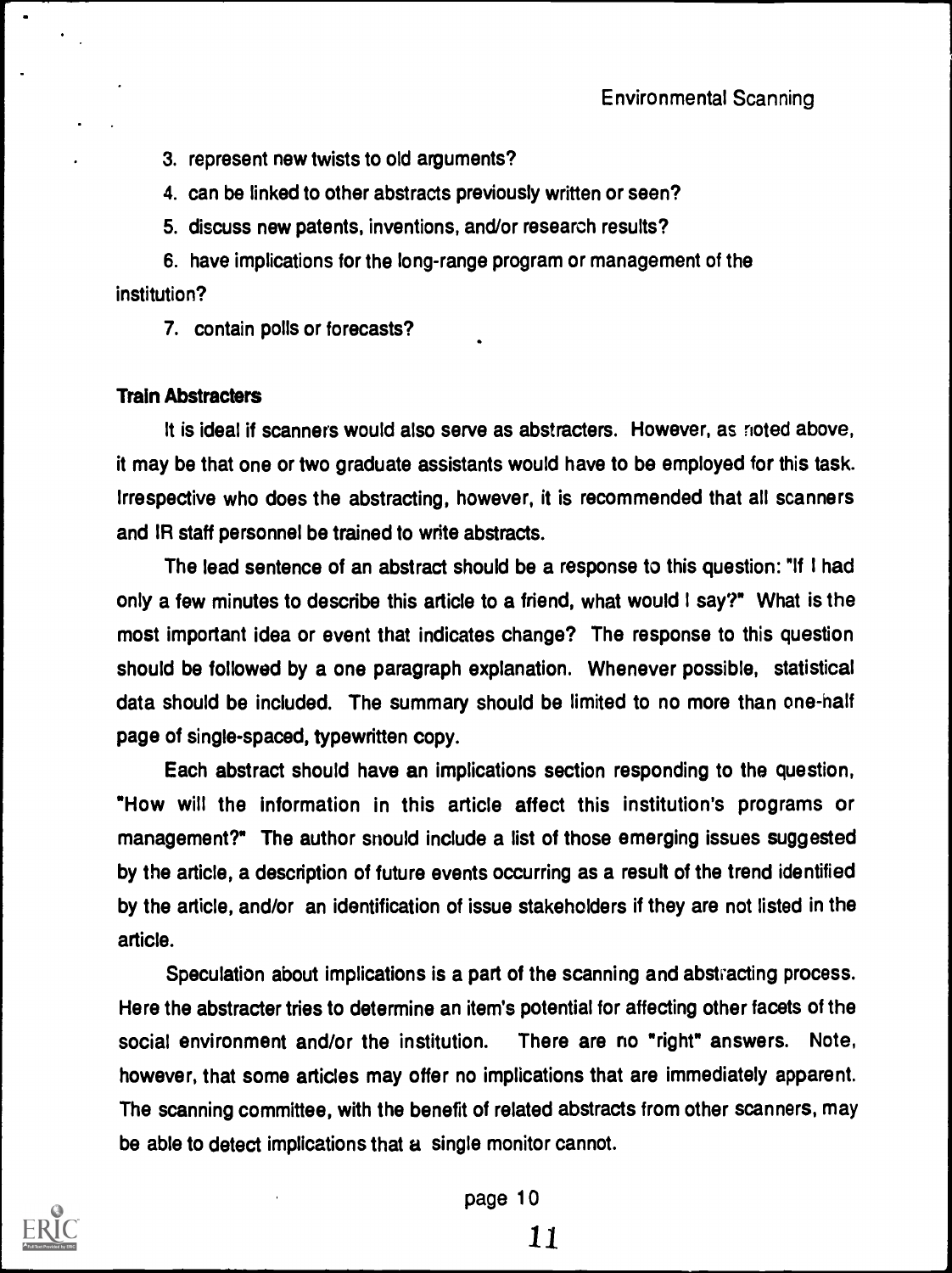## Train Scanning Committee Members in Forecasting Techniques

There are a variety of techniques useful in evaluating and forecasting trends, events, and emerging issues. Probability impact charts, for example, are useful as decision aids as to which trends, events, and emerging issues are most important for the planning committee to consider in planni,  $\gamma$  for the future. That is, they are designed to address the question as to the probability that a given event will occur during a specified future period, and, if it occurs, the extent of its positive and its negative impact on the institution. Those events with high impact, particularly when coupled with high uncertainty, may be further evaluated with the use of impact networks. (See Morrison et. al., 1984, for a description of these approaches.) These techniques may be learned in a one-half day workshop. (See Morrison and Cope, 1985, for a description of such a workshop.)

#### Conducting Scanning Committee Meetings

There are several approaches that could be used to prepare for a scanning committee meeting. For example, the chair could segregate abstracts according to subject area, e.g., all those concerning office automation go into one pile, employee compensation go into another, and those difficult to assign into a miscellaneous pile. Each member of the committee is then assigned a particular packet of abstracts to review in detail. All members read the entire selection of abstracts received, but are requested to come to the meeting with a list of trends and potential issues derived from those abstracts in their packet that are new. They should examine how these trends and issues related to or conflict with other trend areas identified previously. The meeting itself may last from two to three hours; a round robin with each person reporting his/her subject area followed by a free-for-all discussion. The end result of this meeting should be a list and brief description of 15 or so trends, possible events, and emerging issues which the committee recommends to the planning council as important to consider in institutional planning.

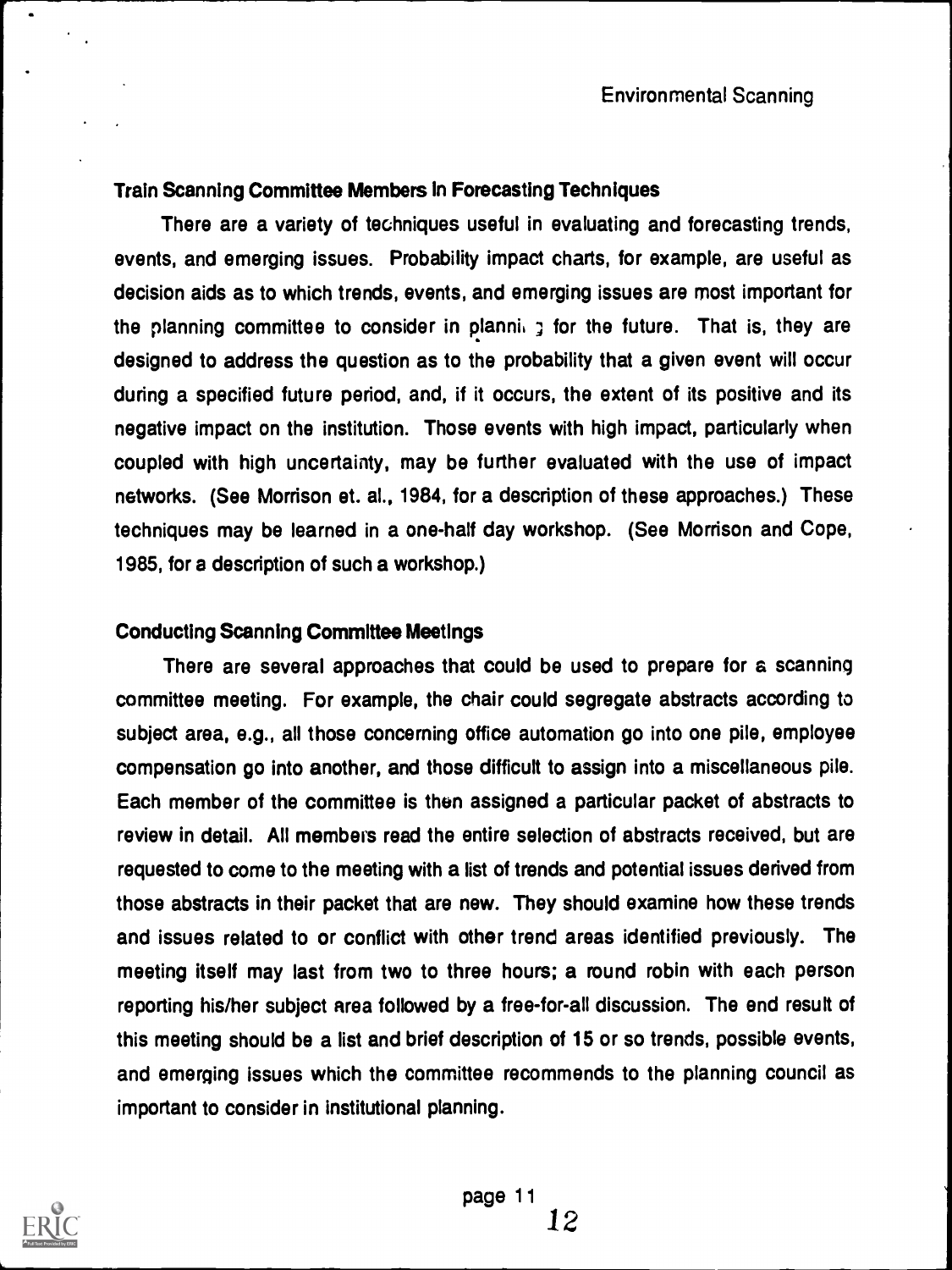#### Scanning Newsletter

The initial activities of this committee, however, can be focussed on identifying those items which should be included in the institution's scanning newsietter. One approach is for each member to review the scanning abstracts and come to the meeting prepared to sort them into three categories: "winners," "losers," and "middle-of-the-roaders." This committee should decide which items to publish. The newsletter, whether stand alone or insert, should have a logo, be "jazzy," p. ited on colored paper, and have special boxes labeled, "Wild Speculations." The important point is to avoid anointing speculations, but recognize that the purpose of the newsletter is to print items which have implications for the institution. Moreover, it is important to publically acknowledge the contribution of those scanners who contributed the particular items.

#### Issue Briefs

After reviewing many abstracts, the scanning committee will be able to identify those 15-25 or so trends, events, and emerging issues that are most important to monitor. This information should go to the University Planning Council. The Council may wish to commission issue briefs, written either by a member of the Council, the scanning committee, an administrative staffer, a staff member in the IR office, or a faculty member. A recommended format for an issue brief is:

- What is the issue?
- What do we know about it?
- What are the implications?
- What should the organization do?

## **Conclusion**

The purpose of an environmental scanning and forecasting system is to provide complete, objective, and detailed information about the external environment to the senior management of the institution. This analysis is essential in managing the institution's interactions with its many outside environments. It is imperative that we



page 12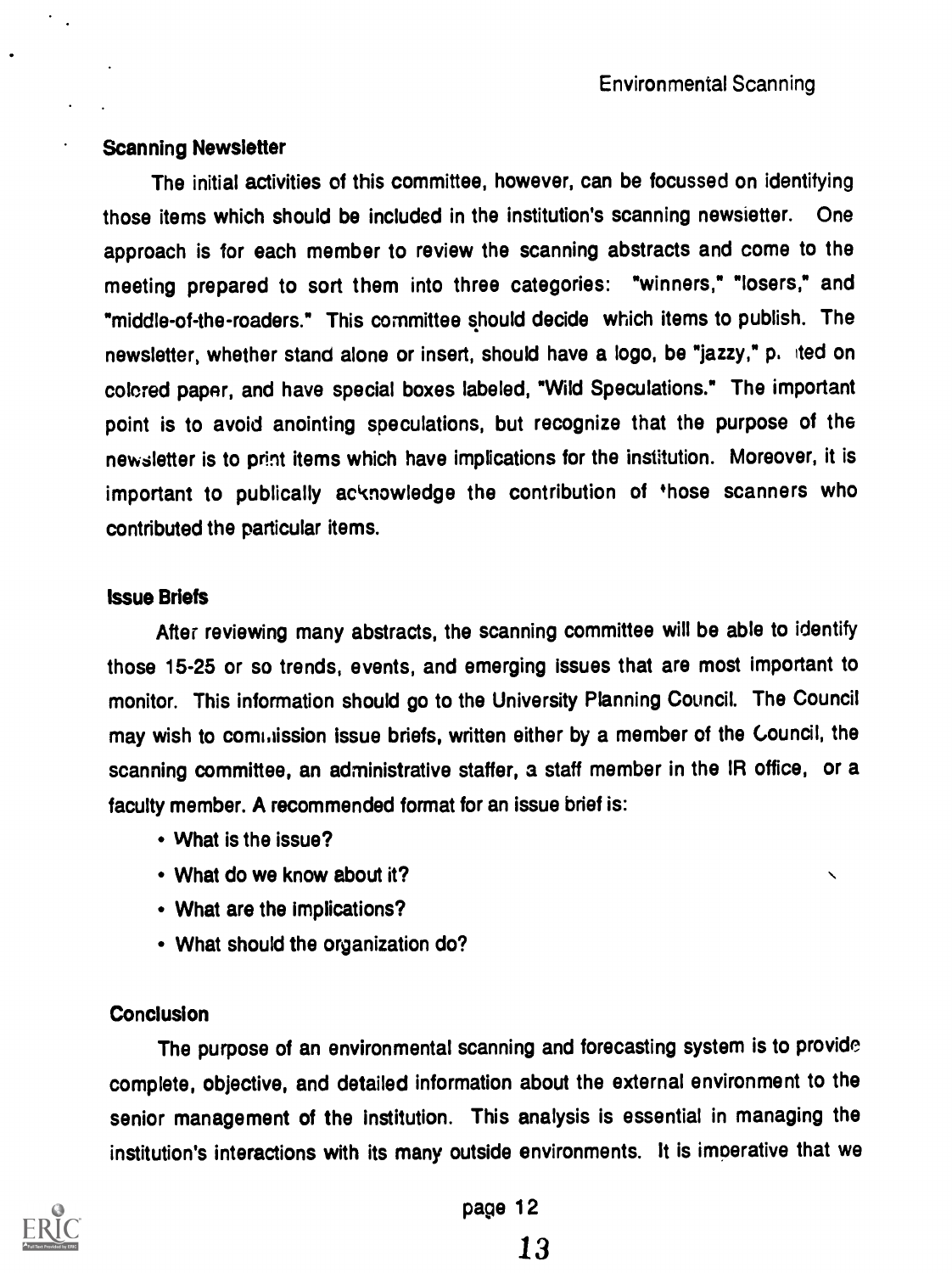develop the capacity to anticipate what is happening in our state, region, nation, and world that will affect the nature and quality of the institution and its educational programs. Establishing an environmental scanning and forecasting system is a major step in developing this capacity.



 $\epsilon_{\rm{eff}}$ 

 $\overline{a}$ 

 $\ddot{\phantom{0}}$ 

 $\bullet$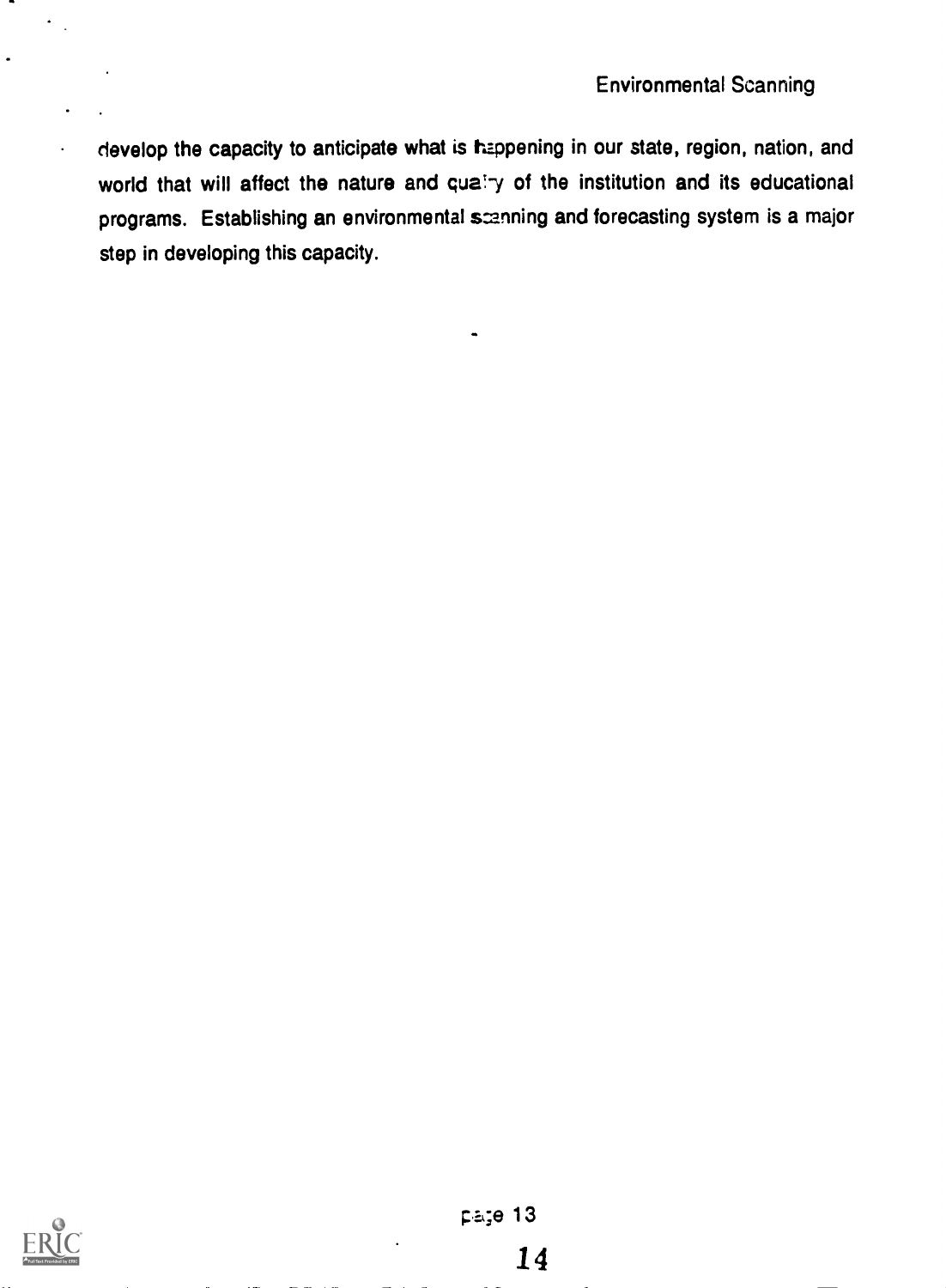# References and Additional Sources

Aguilar, F. J. 1967. Scanning the Business Environment. New York: Macmillan.

- Hearn, James C., and Heydinger, Richard B. In press. "Scanning the External Environment of a University: Objectives, Constraints, and Possibilities." Journal of Higher Education.
- Klein, H. E., and Newman, W. H. July 198d. "How to Integrate New Environmental Forces into Strategic Planning." Management Review 69: 40-48.
- Morrison, James L., Renfro, William L, and Boucher, Wayne I. 1984. Futures Research and the Strategic Planning Process: Implications for Higher Education. ASHE-ERIC Higher Education Research Report No. 9. Washington, D.C.: Association for the Study of Higher Education.
- Morrison, James L. and Cope, Robert G. 1985. "Using Futures Research Techniques in Strategic Planning: A Simulation." Planning for Higher Education 13:2 (Winter) 5-9.
- Morrison, James L. 1985. "Establishing an Environmental Scanning Process," in Leadership and Institutional Renewal. edited by Ralph Davis. New Directions for Higher Education No. 49.San Francisco: Jossey-Bass.
- Neufeld, William P. 1985. "Environmental Scanning: Its Use in Forecasting Emerging Trends and Issues in Organizations." Futures Research Quarterly 1:3 (Fall) 39-52.
- Renfro, William L. and Morrison, James L. 1984. "Detecting Signals of Change: The Environmental Scanning Process." The Futurist 18(4): 49-56.
- Renfro, William L. and Morrison, James L. 1983. "Scanning the External Environment: Organizational Issues." In Applying Methods and Techniqeus of Futures Research, edited by James L. Morrison, William L. Renfro, and Wayne I. Boucher. New Directions for Institutional Research No. 39. San Francisco: Jossey-Bass.



 $\ddot{\phantom{a}}$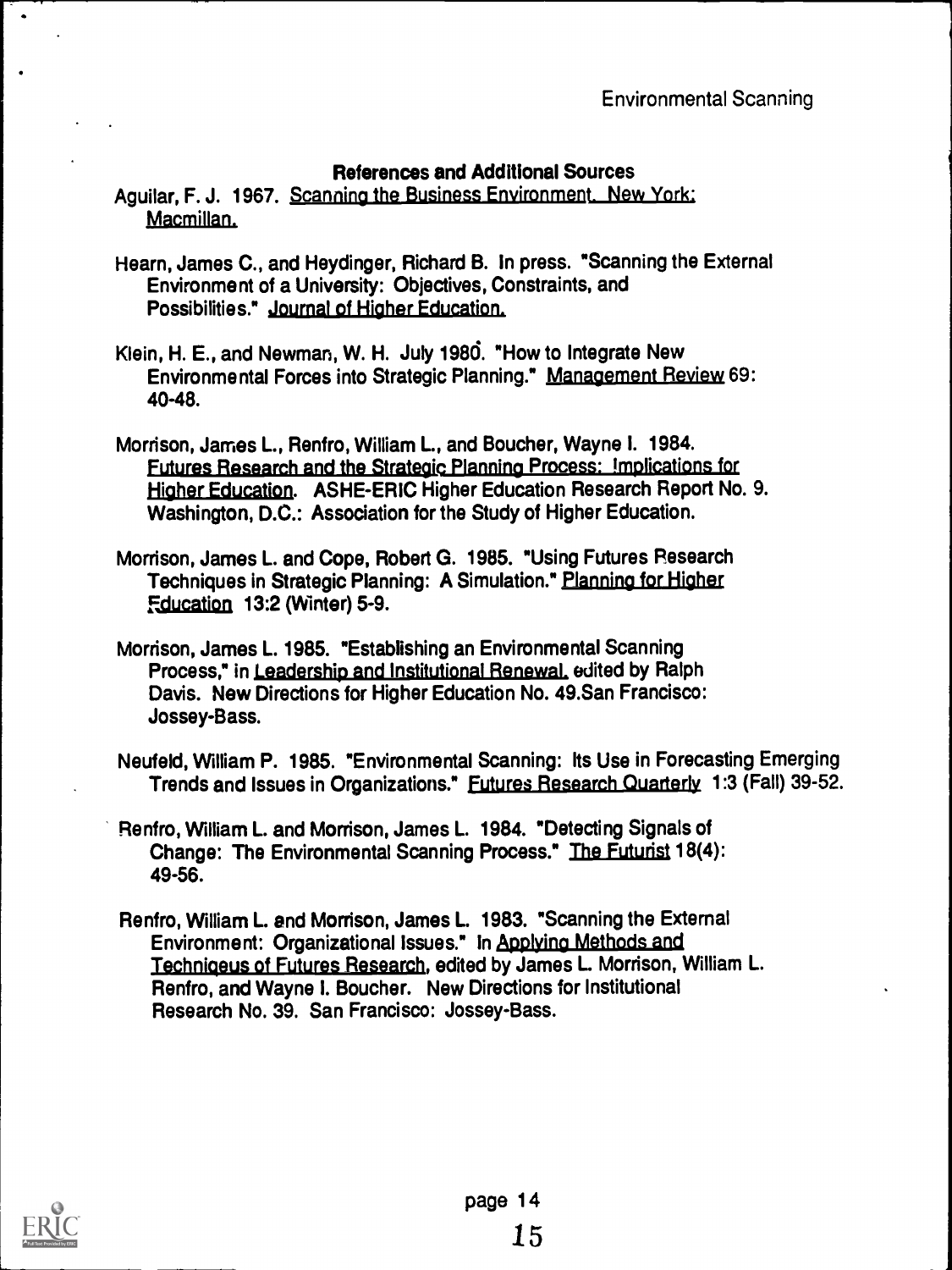# Table I: Trends Identified in Workshop

- 1. Slow Growth in Manufacturing Industries (Capital Development)
- 2. Changing Labor Market
	- a: increasing minority population
	- b: increasingly unskilled labor less competitive with foreign work forces
- 3. Proliferation of Research Universities Relative to Federal Support
- 4. Slower Job Growth Relative to Other Sun Belt States
- 5. Increased Competition for Most Capable Students
- 6. Fewer and Less Able Individuals Entering Teaching
- 7. Increasing Numbers of Nontraditional Students
- 8. Shifting Political Strengths Relative to Educational Support
- 9. Fewer Minority Students Enrolling at UA
- 10. Increasing 'Careerism' in Students
- 11. Fundamental Change in Job Types
	- a: less labor intensive
	- b: more service oriented
- 12. Decreasing Availability of Financial Aid
- 13. Increasing Numbers of Students From Nontraditional Families
- 14. Increasing Numbers of New Faculty Requiring Professional Job Opportunity for Spouse or Friend
- 15. Changing Roles of Urban Institutions
- 16. Increase in Dual Earner Families
- 17. Relative Stagnation of Population Growth in Alabama
- 18. Increased Relationship to Industry
- 19. Decline in Manufacturing anu Heavy Industry Jobs in Alabama
- 20. Growth of Urban Universities
- 21. Increasing conservatism in politics and religion
- 22. Increased Community College/Technical School Enrollments
- 23. Shifts in Undergraduate Fields of Study
- 24. Regional Focus of Higher Education Service Units
- 25. Decrease in Proportion of Resources Committed to Teaching
- 26. Increasing Faculty Shortages in Selected Areas
- 27. Increasing Conflict Between and Among UA Divisions
- 28. Increasing Number of Alabamans Retiring Back Home
- 29. Increasing Number of Fumale Graduate and Undergraduate Students
- 30. Increasing Number of Older Students Who Work
- 31. Decreasing Number of Minorities in Higher Education
- 32. Increasing Number of Foreign Students
- 33. Increased Interest in Maintaining Personal Health
- 34. Unstable Educational Funding (Federal, State, Private) in Alabama
- 35. Change in Nature of People Going Into Politics
- 36. Move from Blue-Collar State to "something"



page 15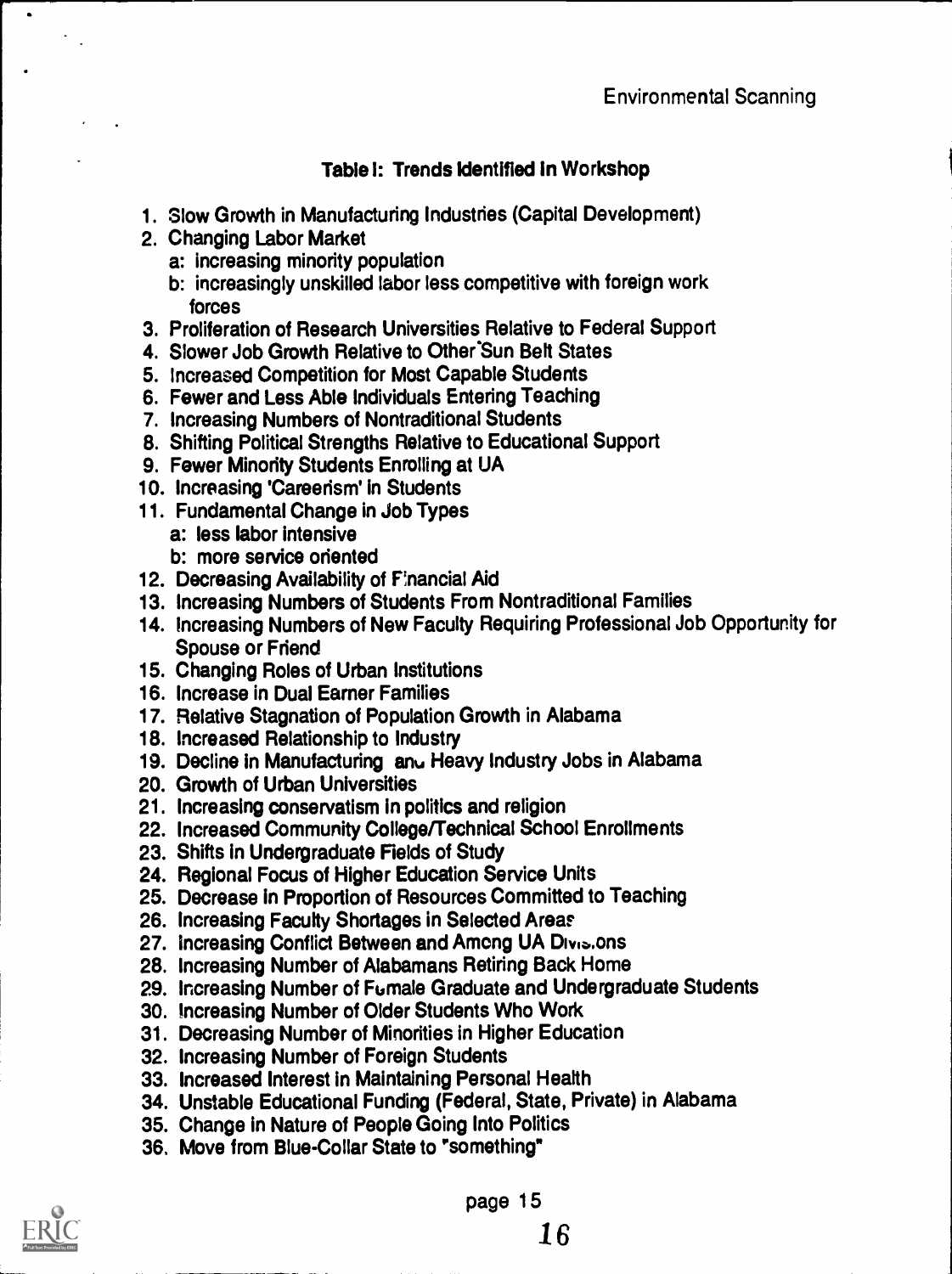# Environmental Scanning

- 37. Leveling off of Population Growth in Alabama
- 38. Increasing Population Growth in Some Neighboring States
- 39. Increasing Proportion of Alabama Population is Minority
- 40. Decreasing Population in Tuscaloosa
- 41. Decreasing Federal Funds for Student Aid
- 42. Increasing Numbers of Out-of-State Students
- 43. Decreasing Numbers of Students in Business Schools
- 44. Increasing Numbers of Women in Business Schools
- 45. Increasing Numbers of Women Entering Graduate School
- 46. Increasing Competition
	- a. for students
	- b. for financial support
- 47. Increasing Intrusion of Federal Courts in Higher Education.
- 48. Increasing Movement of UA Toward General Education.
- 49. Increasing Unrealistic Expectations of Faculty
- 50. Faculty Profile Charges
- 51. Increasing Intrusions on Educational Decisions Corresponding to Increasing Private Donations
- 52. "Developing Nation" Status of Counties Surrounding UA
- 53. Increasing Cost of
	- a. energy
	- b. economic development
- 54. Increasing Number of
	- a. low paying service jobs
	- b. information processing jobs
- 55. Increasing Shortage of High School Science and Math Teachers
- 56. Greater Demand for
	- a. foreign languages
	- b. English as a second language.
- 57. Increasing High School Dropout Rate
- 58. Changes Family Profiles
- 59. Emergence of Great Family Fortunes
- 60. Increasing Faculty Salaries
- 61. Socio-Economic Indicators Increasing
- 62. Increasing Emphasis on Graduate Programs
	- a: increasing numbers assistantships
	- b: increasing recruitment efforts
	- c: increasing level of stipends
- 63. Increasing Tuitions
- 64. Increasing Computer Laboratory Fees
- 65. Decreasing Enrollment
- 66. Increasing Inflationary Pressures

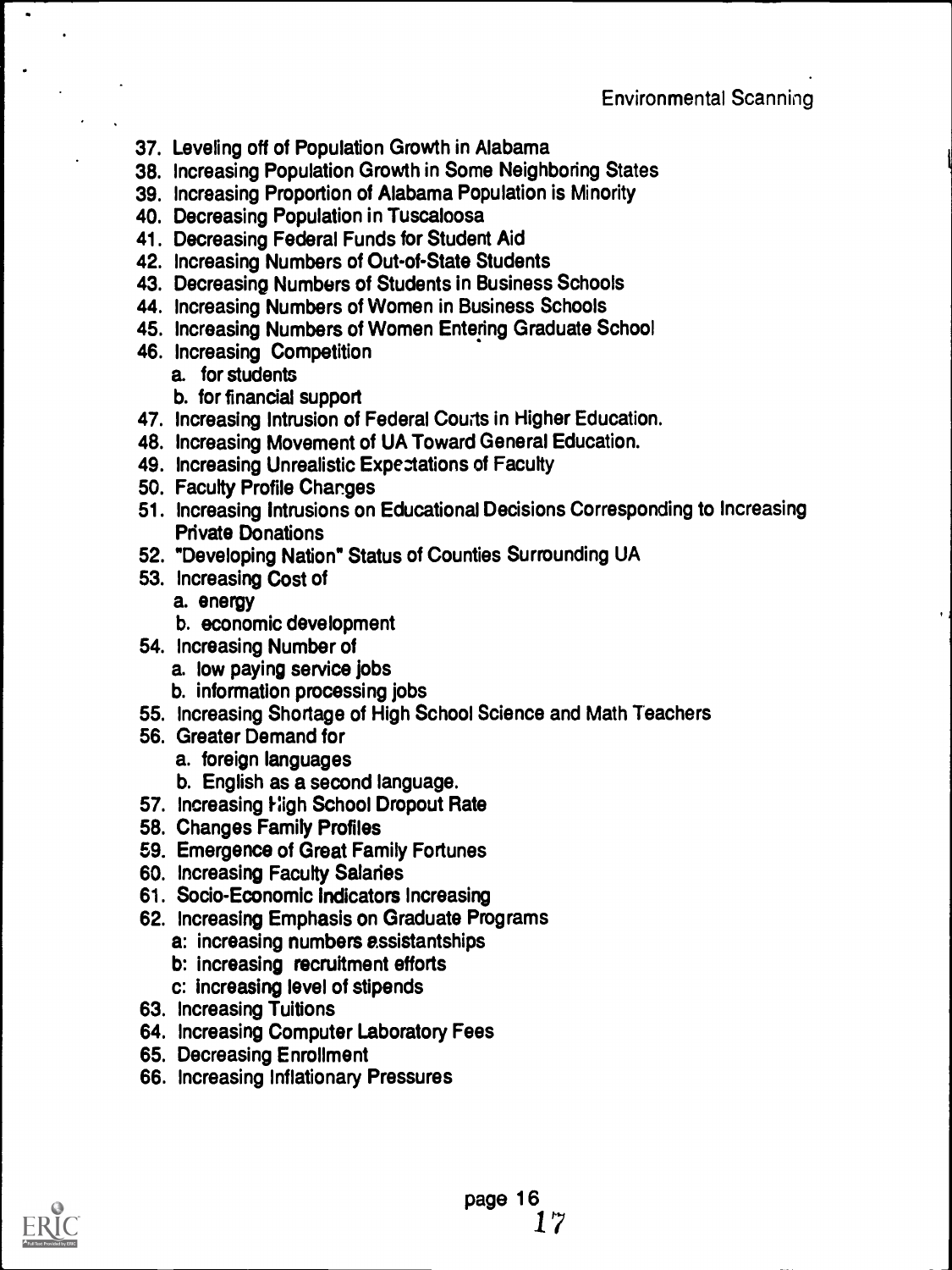# TABLE 2: EVENTS IDENTIFIED IN WORKSHOP

- 1. New Govenor Elected
- 2. State Appropriations for 85-86 Reduced
- 3. State Appropriations for 86-87 < 85-86
- 4. Title VI Decision
	- a: merges institution
	- b: new grad. programs in traditional black institution
	- c: shift programs from one institution to another institution
- 5. Moratorium on New Programs
- 6. Enhancement of College of Continuing Studies Facilities
- 7. New Building Program
	- a: Music
	- b: Min. Sci.
	- c: Bidgood addition
	- d: Hotel
	- e: Bryant Museum
- 8. Changes in Certification Requirements for Teachers
- 9. Increased Admission Standards
- 10. More Stringent Academic Progress Standards
- 11. Strengthening of Core Curriculum
- 12. New Accreditation Standards
	- a: Nursing
	- b: C&BA (changing)
	- c: Engineering (changing)
- 13. Univ. Industrial Partnerships, e.g., Tuscaloosa Steel
- 14. NCAA Increased Academic Standards for Student Athletes
- 15. Increased Computational Resources
- 16. Changing Composition of Faculty
- 17. Federal Funds Decrease Dramatically
- 18. Change in Governance of Higher Education in Alabama
- 19. Continuing Studies Center Opens
- 20. Independent Elected as SGA President
- 21. Reallocation of Funds Internally
- 22. State Lottery Increases Education Funding
- 23. ACHE Eliminates Duplication of Programs
- 24. New Airport Between Tuscaloosa & Birmingham
- 25. Acquisition of Super-Computer
- 26. JVC Plant Opens
- 27. Non-Confirmation of Bd. of Trustees
- 28. Election of Tolitical Leaders
- 29. Enhancement of Trade on Tennessee Tombigbee Devel. of Industry
- 30. Increase in Property Taxes
- 31. UAB Become a Member of SEC Sports (football, etc.)



page 17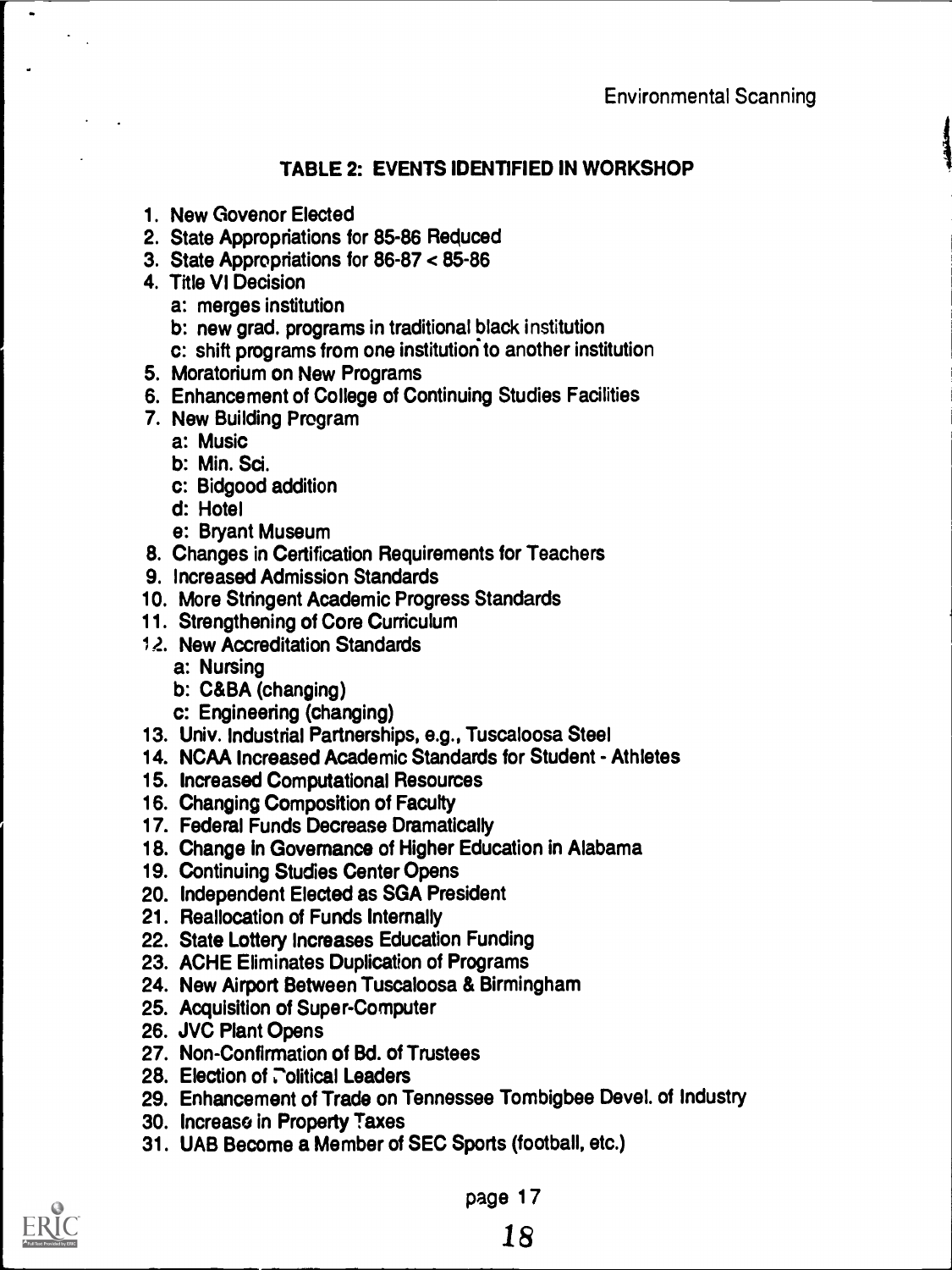- 32. UAB Builds Dorms
- 33. Loss to Auburn in Iron Bowl
- 34. Collapse of World Economy
- 35. Depletion of Natural Resources
- 36. Loss of Foreign/Out-of-State Students
- 37. Declaration of War
- 38. State Tax Base Changes
- 39. Decrease in Higher Education's Portion of Educational Trust Fund
- 40. Increased Academic Standards & Quality
- 41. Changes in Faculty Standards for Tenure, Appointment, etc.)
- 42. Incidence of International Terrorism
- 43. Nontraditional Certification of Teachers
- 44. Research Goal Changes Sources of Funding, Faculty, & Students

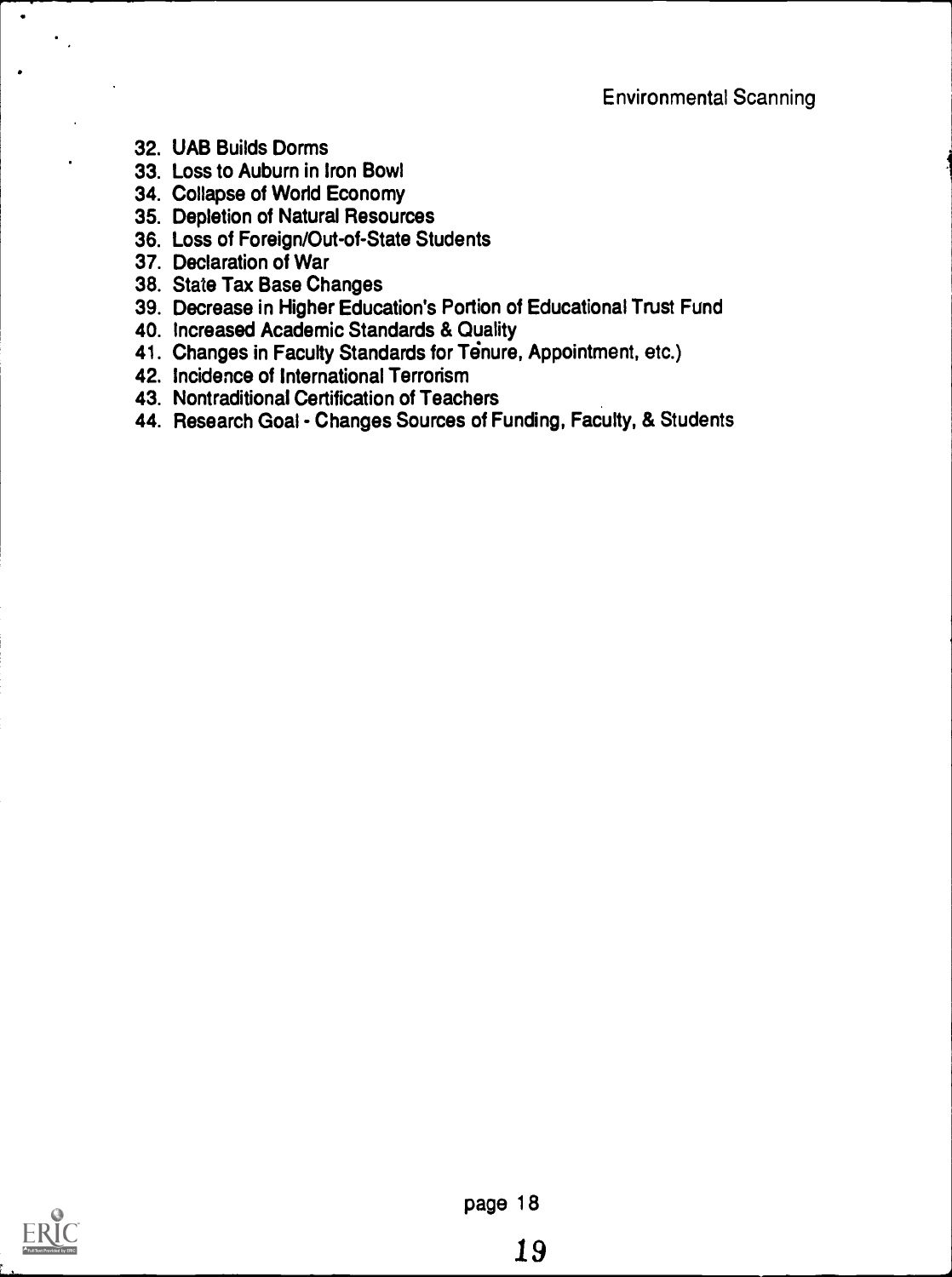## Table 3: Trends Identified in Workshop Revised For Monitoring Purposes

- 1. Number of Manufacturing Industries in Alabama
- 2. Number of
	- a. minority members in Alabama labor market
	- b. unskilled workers in Alabama labor market
- 3. Number of Research Universities in Southeast
- 4. Number of Occupational Positions, by Occupation, by Sun Belt State
- 5. Number of Students with SAT Scores Above 1200
- 6. Number of Individuals Entering Education Programs with SAT Scores Above 1100, by Institution
- 7. Average Age of Entering Students
- 8a. Financial Support, by Federal, State, and Private Sources
- 8b. (Must specify more clearly, "shifting political strengths")
- 9. Number of Minority Students Enrolling Alabama Colleges and Universities
- 10. Number of Students Who Value 'Careerism'
- 11a. Number of labor intensive occupational positions in Alabama by type of occupation
- 11b. Number of service oriented occupational positions in Alabama by type of occupation
- 12. Amount of Financial Aid Available from Federal, State, and Private Sources
- 13a. Number of Students Over 25 Enrolling in Undergraduate Programs
- 13b. Number of Miniority Students Enrolling ;n Undergraduate Programs
- 14. Number of New Faculty Requiring Professional Job Opportunity for Spouse or Friend
- 15. Changing Roles of Urban Institutions (UAB & UAH) This is an event, not a trend
- 16. Number of Dual Earner Families (in Alabama; at UA)
- 17. Number of people in Southeast, by State
- 18. Number of cooperative relationships with industry
- 19. Number of Manufacturing/Heavy Industry Jobs in Alabama
- 20. Enrollment In Urban Universities, by State
- 21a. Number of Conservative Politicians
- 21b. Number of Conservative Ministers
- 21c. Number of Religious Fundamentalists
- 22. Alabama Community College/Technical School Enrollments
- 23. Number of UA Students Enrolled in Curricular Programs, by Curriculum
- 24. Regional Focus of Higher Education Service Units (Not a trend)
- 25. Proportion of UA Resources Committed to Teaching
- 26. Number of Faculty Members Needed in Selected Curricular Areas

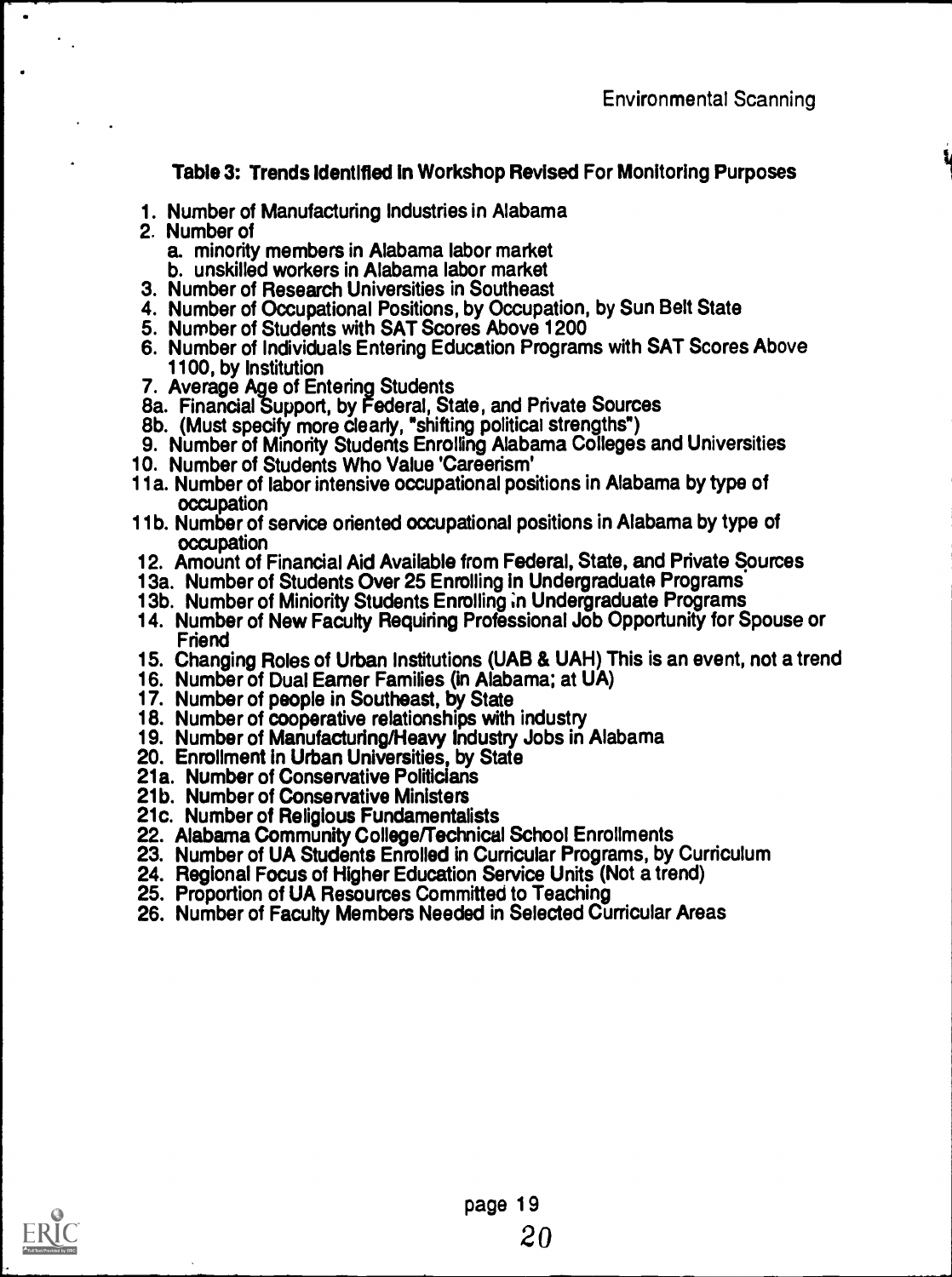- 27. Increasing Conflict Between and Among UA Divisions (need to define conflict to make this into a trend)
- 28. Number of Alabamans Retiring Back Home
- 29. Number of Female Graduate and Undergraduate Students
- 30. Number of Older Students Who Work
- 31. Number of Minorities in Higher Education, by Ethnic Identification
- 32. Number of Foreign Students Enrolling at UA (and/or in Southeastern Institutions of Higher Education)
- 33. Proportion of Students/Faculty Using Campus Exercise Facilities
- 34. Amount of UA Funding by Source (Federal, State, Private)
- 35. Number of "Pro-Higher Education" Politicians Elected to Alabama Legislature
- 36. "Blue Collar" Proportion of Alabama Population
- 37. Number of People in Alabama
- 38. Number of People in Neighboring. States, by State
- 39. Minority Proportion of Alabama Population
- 40. Number of People in Tuscaloosa
- 41. Amount of Federal Funds for Student Aid
- 42.. Number of Out-of-State Students Enrolling at UA
- 43. Number of Students in Business Schools, by Selected Institution
- 44. Number of Women in Business Schools, by Selected Institution
- 45. (see 29)
- 46. Estimated Competition
	- a. for students
	- b. for financial support
- 47. Perceived Intrusion of Federal Courts in Higher Education
- 48. Perceived Movement of UA Toward General Education
- 49. Perceived Unrealistic Expectations of Faculty
- 50. Faculty
	- a. average age
	- b. proportion in rank
	- c. proportion tenured
	- d. proportion women
	- e. proportion black
- 51. Perceived Intrusions on Educational Decisions Corresponding to Increasing Private Donation
- 52. Perceived "Developing Nation" Status of Counties Surrounding UA
- 53a. Energy Costs, by Type of Energy Consumed
- 53b. Cost of Economic Development (I am not sure how this is measured. It could be a subjective trend or an objective trend)
- 54. Number of Alabama
	- a. low paying service jobs
	- b. information processing jobs
- 55. Perceived Shortages of High School Science and Math Teachers
- 56. Perceived Demand for
	- a. foreign language instruction
	- b. English as a second language
- 57. High School Dropout Rate

ı,

- 58a. Number of (proportion of) Single Family Households
- 58b. Number of (proportion of) Female Head of Household
- 58c. Number of Children with Working Mothers
- 58d. Average Number of Children Per Household

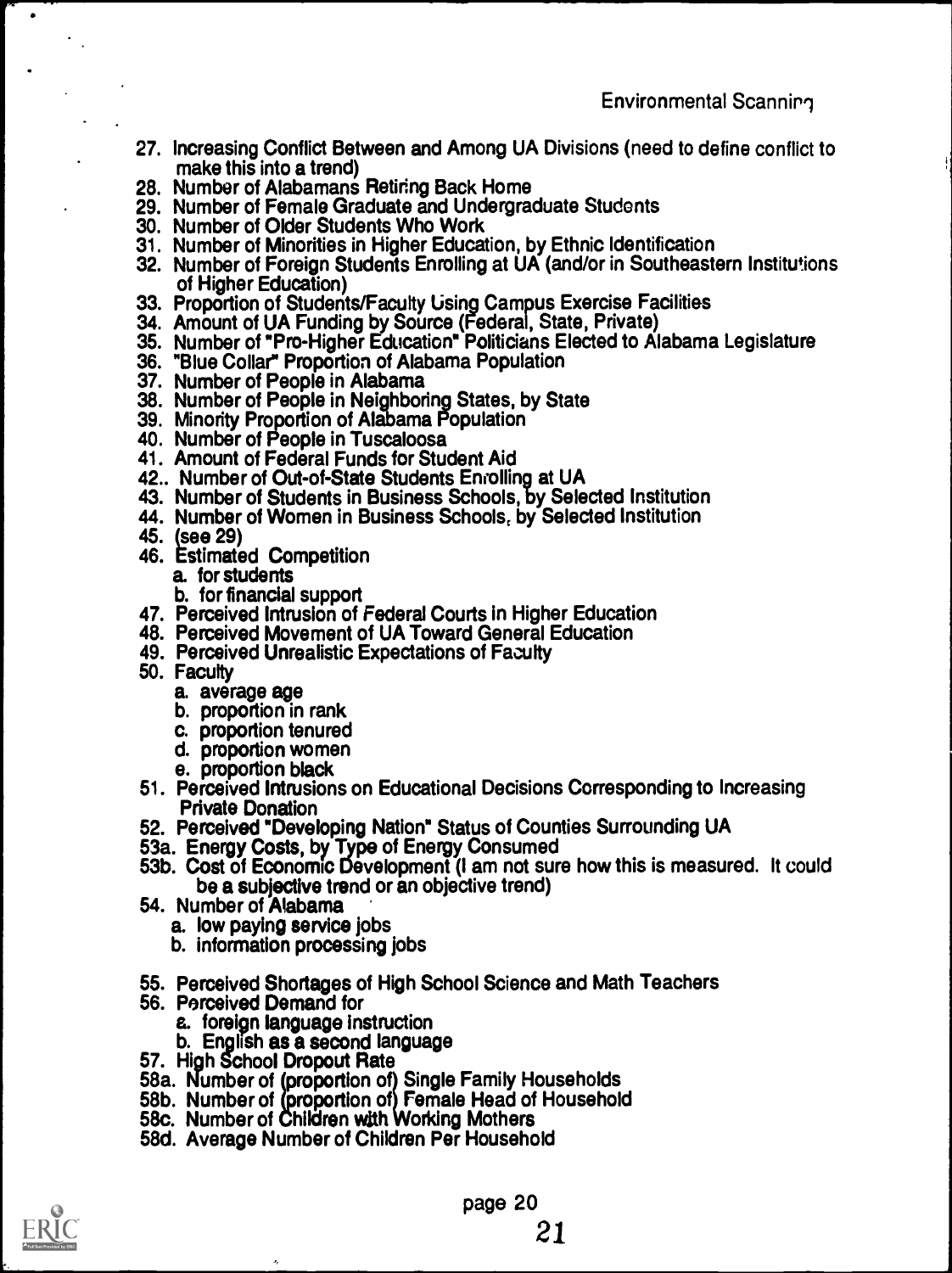- 59. Number of Millionaires in (Alabama, Southeast)
- 60. Average Faculty Salary, by Rank, by Selected Institution
- 61. Average Income, by Southeastern State
- 62. Perceived Emphasis on Graduate Programs
	- a: number of assistantships
	- b: perceived recruitment efforts
	- c: average stipend
- 63. Tuition, by Institution, by Comparable Institution
- 64. Computer Laboratory Fees
- 65. UA Enrollment

 $\bullet$ 

 $\mathbf{r}$ 

- 66a. Perceived Inflationary Pressures -
- 66b. Inflation rate, by Southeastern State

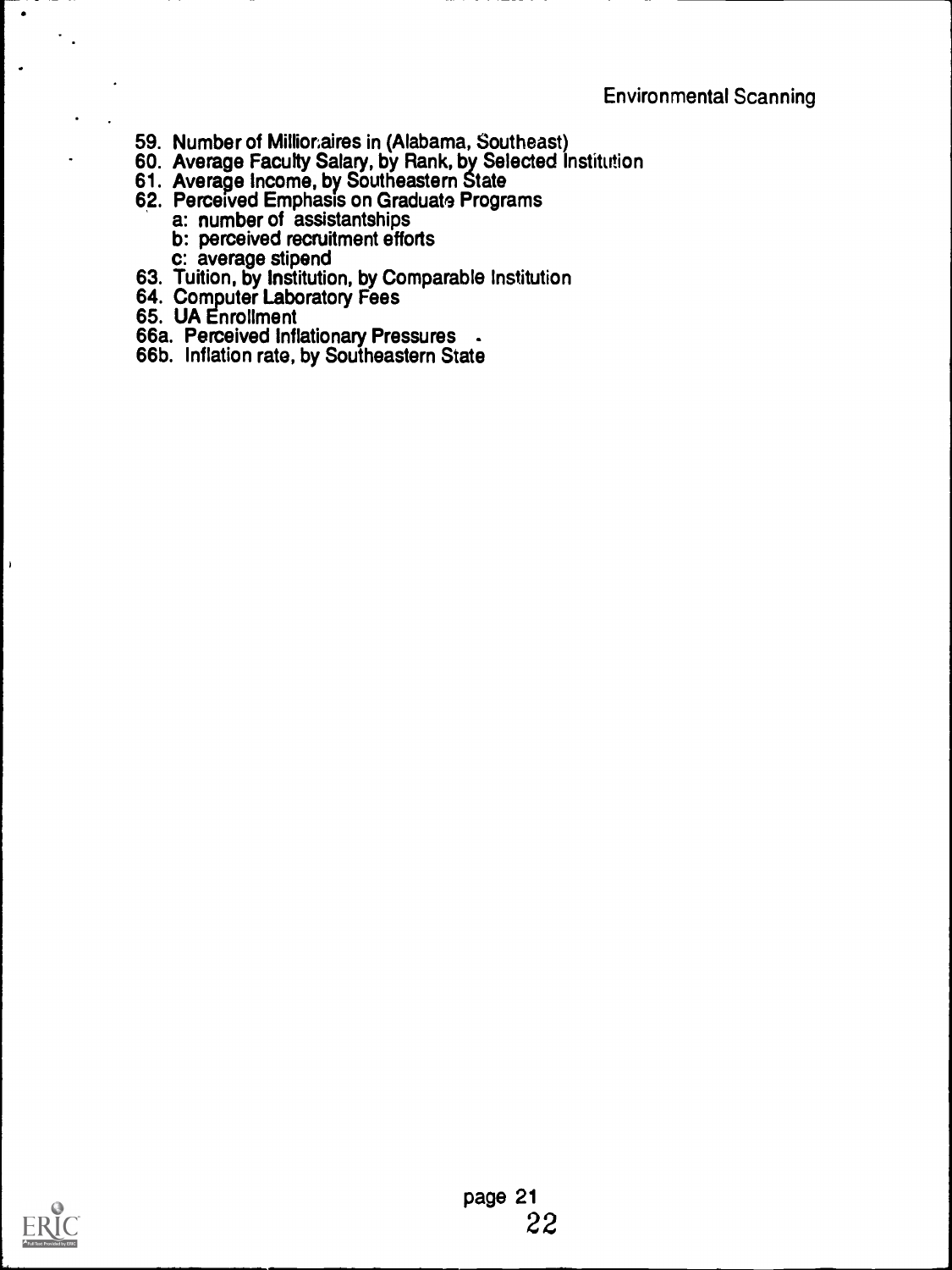# Table 4: Revised Event Statements

- 1a. Pro-Higher Education Governor Elected
- 2b. Anti-Higher Education Governor Eleced
- 2. State Appropriations for 85-86 Reduced 15%
- 3. State Appropriations for 86-87 20% < 35-86
- 4. Title VI Decision
	- a: mergers (specify institutions)
	- b: specifies education doctoral program; new MBA grad. programs
	- in (specify) traditional black institutior
	- c: shift programs from one institution specify) to another institution (specify)
- 5. Moratorium on New Programs
- 6. Enhancement of College of Continuin; Studies Facilities
- 7. New UA Building Program
	- a: Music
	- b: Min. Sci.
	- c: Bidgood addition
	- d: Hotel
	- e: Bryant Museum
- 8. In-Service School District Programs Can Certify New Teachers
- 9. UA Admission Standards Require SA<sup>-</sup> Score of 950. (?)
- 10. More Stringent Academic Progress Standards (specify)
- 11. Strengthening of Core Curriculum (scecify)
- 12. New Accreditation Standards (specity)
	- a: Nursing
	- b: C&BA (changing)
	- c: Engineering (changing)
- 13. Univ. Industrial Partnerships, e.g., T\_scaloosa Steel
- 14. NCAA Increased Academic Standarts for Student Athletes (specify)
- 15. Personai computer available to all faculty members
- 16. 95% of Faculty is Tenured
- 17a. Federal Funds for Research and Development Decrease 40% by 1990
- 17b. Federal Funds for Student Aid Decease 70% by 1990
- 18. Alabama Board of Higher Educatior Oreated in 1990
- 19. Continuing Studies Center Opens ir (specify)
- 20. Independent Elected as UA SGA Prssident
- 21. Re-allocation of Funds Internally (specify)
- 22. State Lottery Increases Education F.nding
- 23. ACHE Eliminates Duplication of Programs by 1990
- 24. New Airport Between Tuscaloosa & 3irmingham Funded in 1990



 $\bullet$ 

pao $: 22$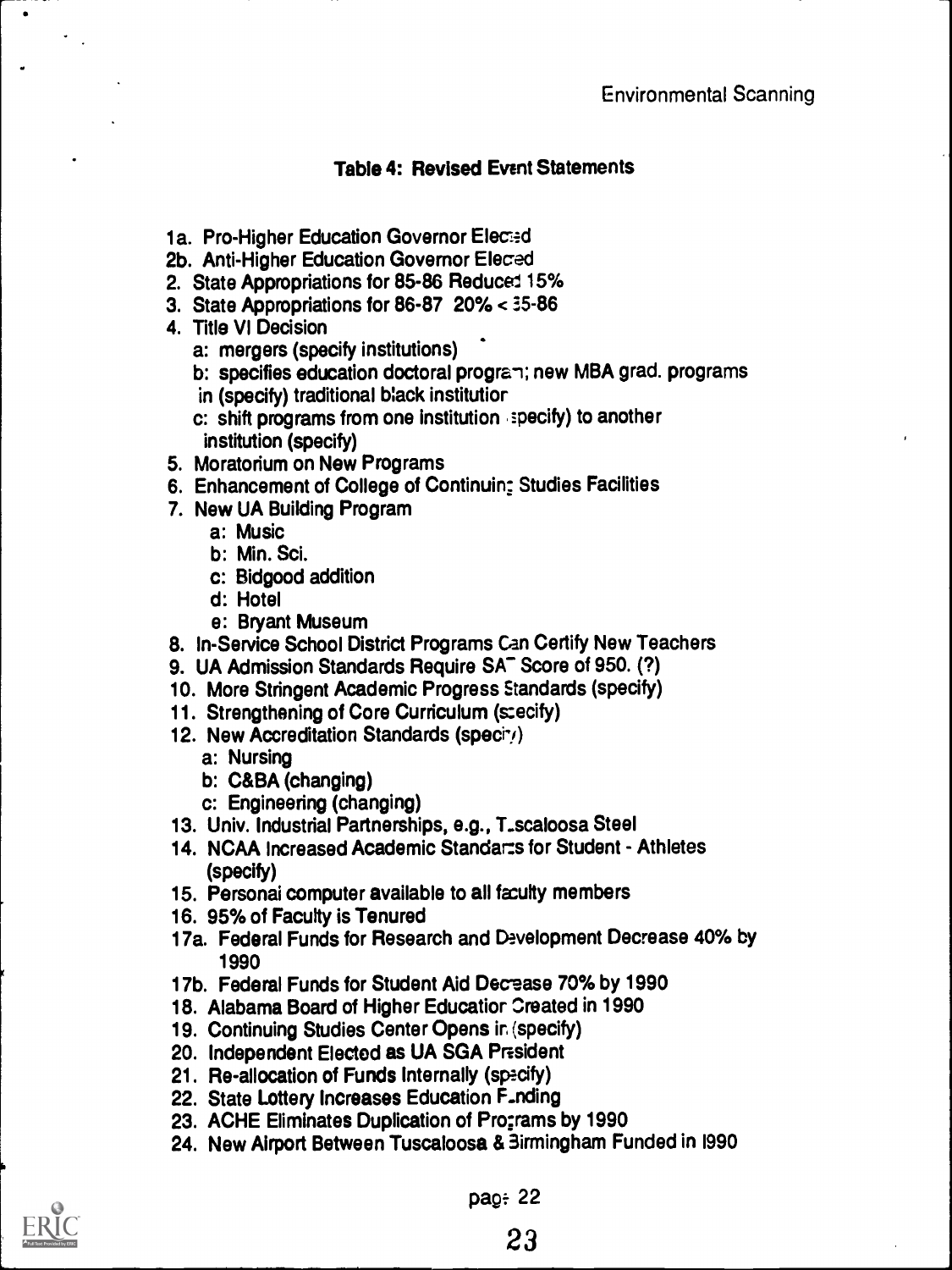- 25. Acquisition of Super-Computer in 1987
- 26. JVC Plant Opens (specify when)
- 27. Non-Confirmation of Board of Trustees (specify when)
- 28. Election of Political Leaders (not specific enough--see I above)
- 29. Enhancement of Trade on Tennessee Tombigbee Development of Industry (be more specific)
- 30. Property Taxes Increased 20%
- 31. UAB Becomes a Member of the SEC
- 32. 50% UAB Students in Residence Halls by 1992
- 33. Loss to Auburn in 1986 Iron Bowl
- 34. Collapse of World Economy in 1988
- 35. Depletion of Natural Resources (be more specific)
- 36. Number of Foreign/Out-of-State Students Declines by 35% Between 1986 and 1988.
- 37. Declaration of War (need to specify type of war--nuclear or nonnuclear--and between whom)
- 38. State Tax Base Changes (specify)
- 39. Higher Education's Portion of Educational Trust Fund Decreased by 40% in 1990
- 40. To be Promoted to Full Professor, Individual Must be in Top 1% of His/Her Field Nationally
- 41. To Receive Tenure, Individual Must be in Top 10% of His/Her Field Nationally
- 42. International Terrorists Kill 15 Mid-East Students in Residence **Halls**
- 43. Nontraditional Certification of Teachers (see 8 above)

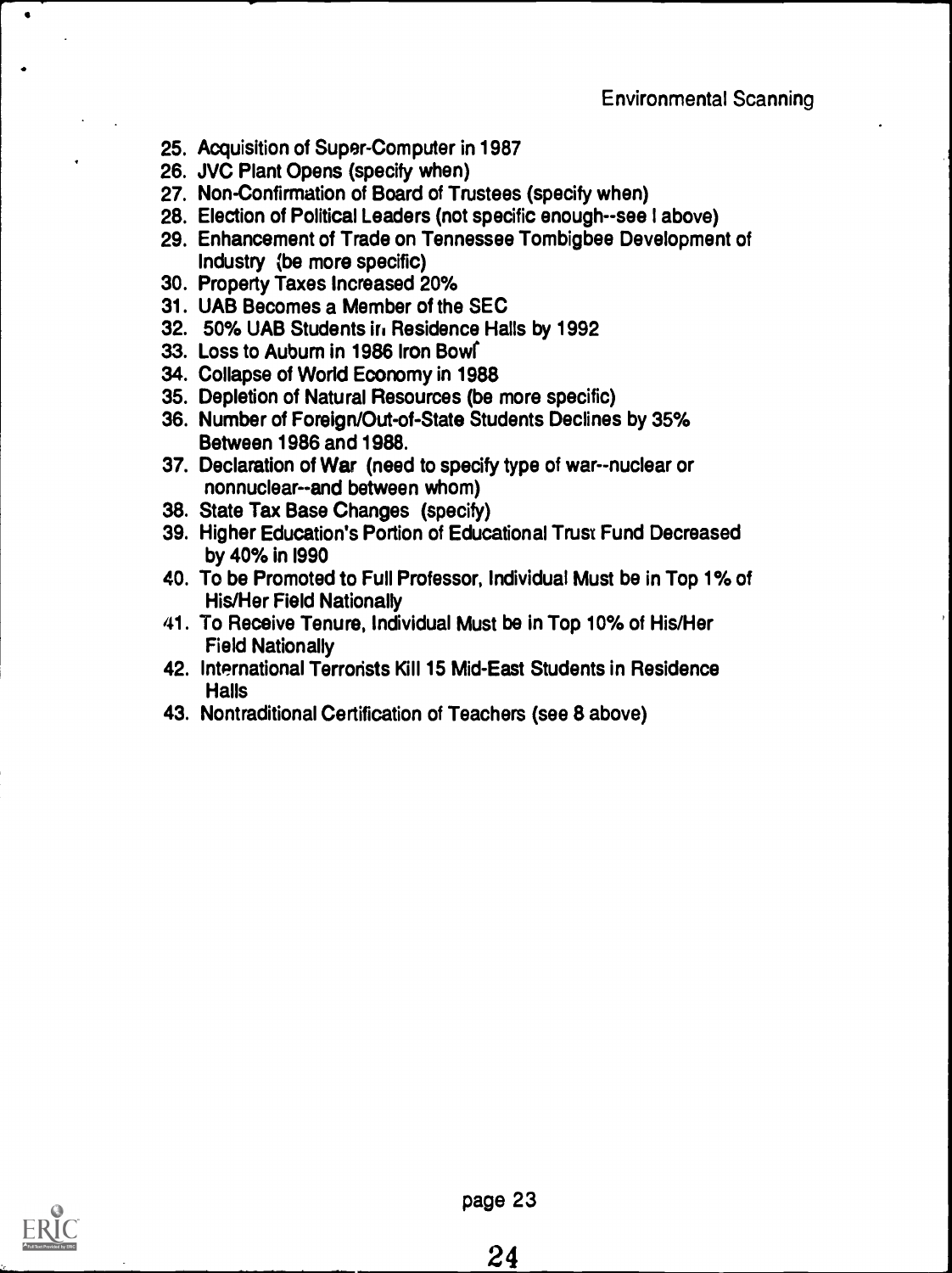

Figure 1: Long-Range Planning Model



 $\bullet$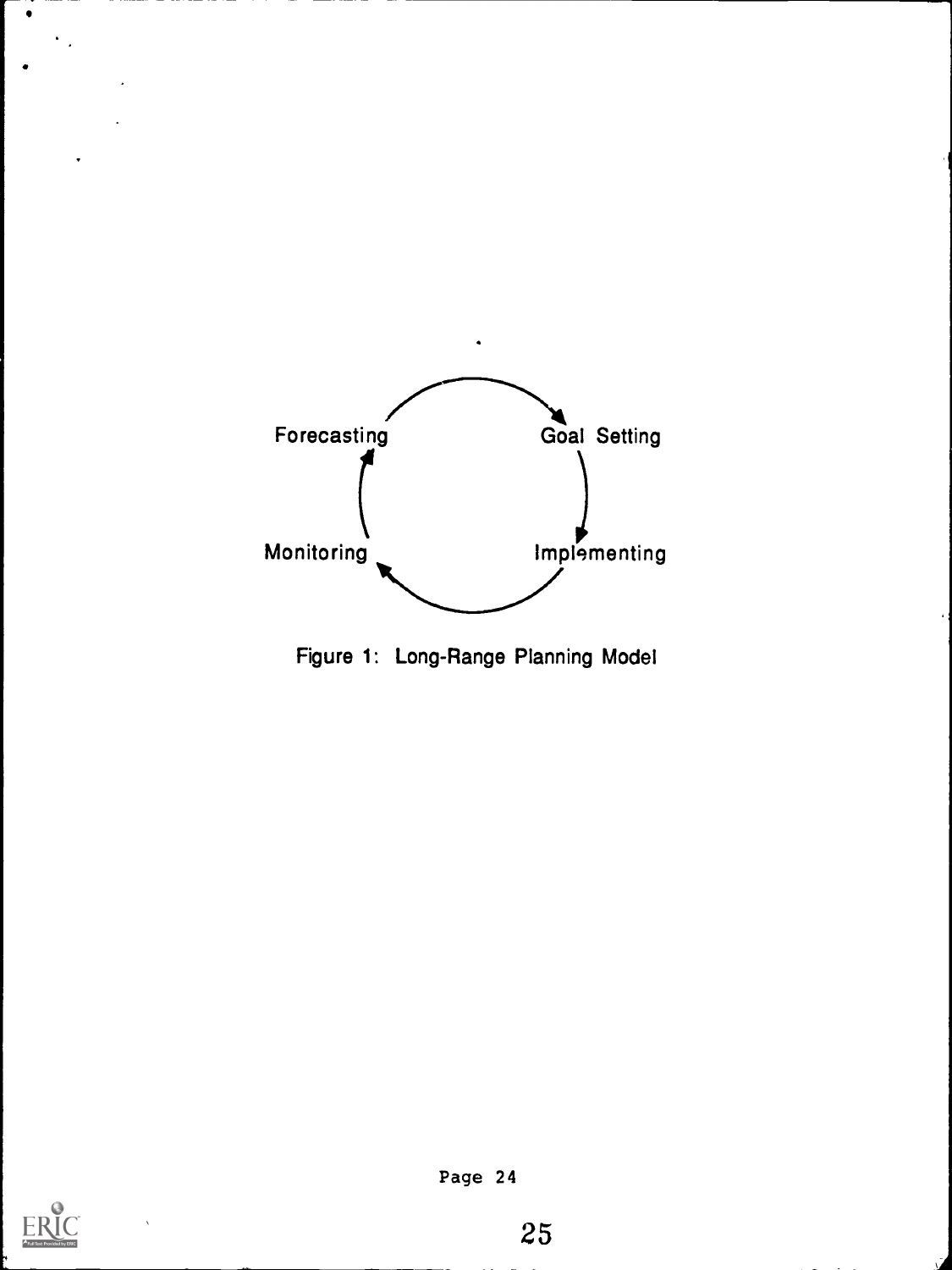

Figure 2: Environmental Scanning Model



 $\bullet$ 

 $\bullet$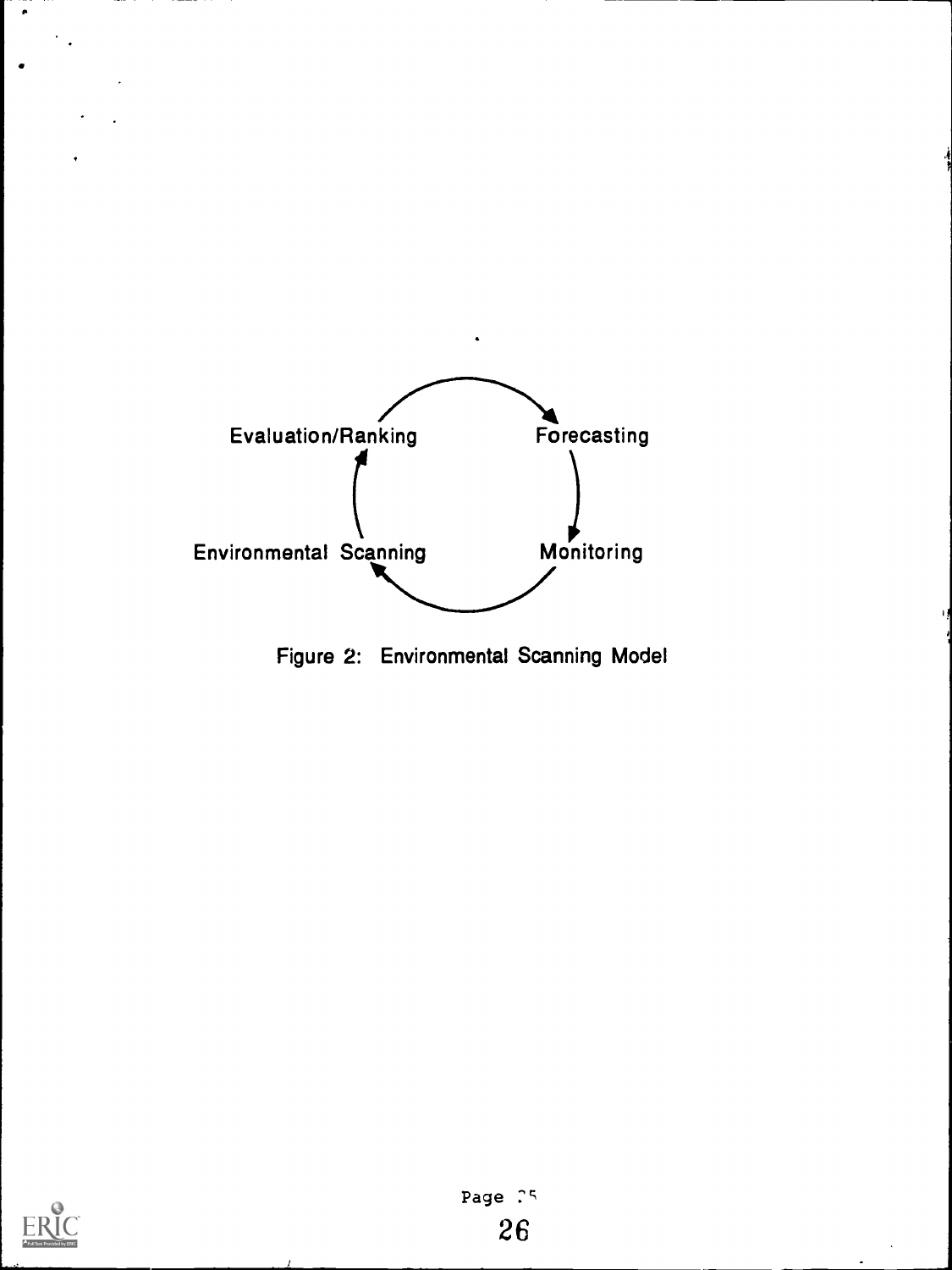$\frac{1}{4}$ 

. • I

#### Ok.A4..\$0iw u LNVIMUWILMAL PROJECT-SCAN--GEORGIA CENTER FOR CONTINUING EDUCATION, UNIVERSITY OF GEORGIA

#### /MILS

1. The SCAN taxonomy serves to:

o indicate the parameters of active scanning of trends. Isaues, and events which are of major concern in strategic planning for the Georgia Center: o organise the SCAN hardcopy files (abstracts and original references submitted by scanners); o organize SCAN input for computer storage and retrieval by taxonomy codes and cross-reference codes.

 $2.$  The taxonomy is a dynamic scanning aid. It will change as necessary to better serve strategic planning. This first draft is modeled after the "nited Way taxonomy with numerous additions/deletions to better reflect the Georgia Center.

3. "Related Subjects" are not all-inclusive. Scanners should submit abstracts on any subject ;hat has significant implications for the Georgia Center.

4. The taxonomy should guide active scanning of all continuing resources (print and media).

# FILE FILE NAME RELATED SUBJECTS

#### <sup>r</sup>-MUIR

IJ نو<br>ه  $\overline{\mathbf{0}}$ N ഹ

> PEI MONECAST EURRAIISS lame ,. /mon

> > 27

economic, pulltical, techno legical, "Information Age." \*Leasing Society," me.) Fll PI FOSICAST SUMMARIES WOIRCASTS Or CHANCES TO CONE 2006 eel berm/ (2000 ad agreed) F21

FORECASTS OF CHANGES TO COME itana to 2000 (Inv. enrial.

P-3 MUTURES STUDY/RESEARCH TECHNIQUES OF PUTURES STUDY (in de environmental aconsing. forecasting, teaues menagement. strategic planning, Delphi, scenar<sup>i</sup>o dev., etc.) F31 strartAlirsuessmn OF MONIS STUDI FJZ ABLATIOOSNIPSt PAST, PIESENT, AND FUTURE F33

| FILE     | <b>FILE NAME</b>                              | RELATED SUBJECTS                                                                                                                                                                                                                                                                                                                                                                                                                                 |
|----------|-----------------------------------------------|--------------------------------------------------------------------------------------------------------------------------------------------------------------------------------------------------------------------------------------------------------------------------------------------------------------------------------------------------------------------------------------------------------------------------------------------------|
| S-SOCIAL |                                               |                                                                                                                                                                                                                                                                                                                                                                                                                                                  |
| $S-1$    | U.S. POPULATION SIZE/<br>COMPOSITION/MONILITY | <b>U.S. POPULATION CROWIN/SIZE</b><br>(Include projections) SII<br>ACTNC POPULATION/ELDEN.Y SIZ<br><b>BART-BOOMTRES SIS</b><br>TOURG ADULTS SI4<br>ACE DISTRIBUTION SIS<br><b>ETHNIC DISTRIBUTION SIS</b><br>REGIONAL NIGRATION SI?<br>INNICRATION TO U.S., exp.<br>aoutheant SIB                                                                                                                                                                |
| $S-2$    | DEMOGRAPHIC OVERVIEWS                         | OVERVIEWS OF VITAL AND SOCIAL<br>STATISTICS OF POPULATIONS and<br>the effect on social and<br>economic conditions.                                                                                                                                                                                                                                                                                                                               |
| $S-3$    | VALUES AND ATTITUDES                          | HATIORAL "HOOD" (pos./neg.,<br>confidence in institutions.<br>readineas for change, etc.) S)[<br><b>ATTITUDES ON HAJOR ISSUES SIZ</b><br>MERICAN VALUE STSTENS (Include<br>liberal, conservative, religious.<br>humanistic, femily, work, litt-<br>gation, leloure, etc.) \$33<br><b>CENERATIONAL VALUES S34</b><br>SOCIAL TRANSPOWARTION S35<br>SOCIAL HOVENENTS (Include prace,<br>eavironmental, women's, minori-<br>tion, homen rights) \$36 |
| s-a      | LIFF.STT'ES                                   | <b>ACE GROUPS (Include young adults)</b><br>alder adults, elderly) SAI<br>SOCIORCONOMIC DIFFURNTIATIONS<br>(include white coller, atddier<br><b>Income, professional, Edule</b><br>studenta, acadestc, etc.) 542<br>ALTERNATIVE LIFE STTLES (singles,<br>faullies, working couples,<br>single-parents, atc.) 543                                                                                                                                 |
|          |                                               |                                                                                                                                                                                                                                                                                                                                                                                                                                                  |

BEST COPY AVAILABLE

28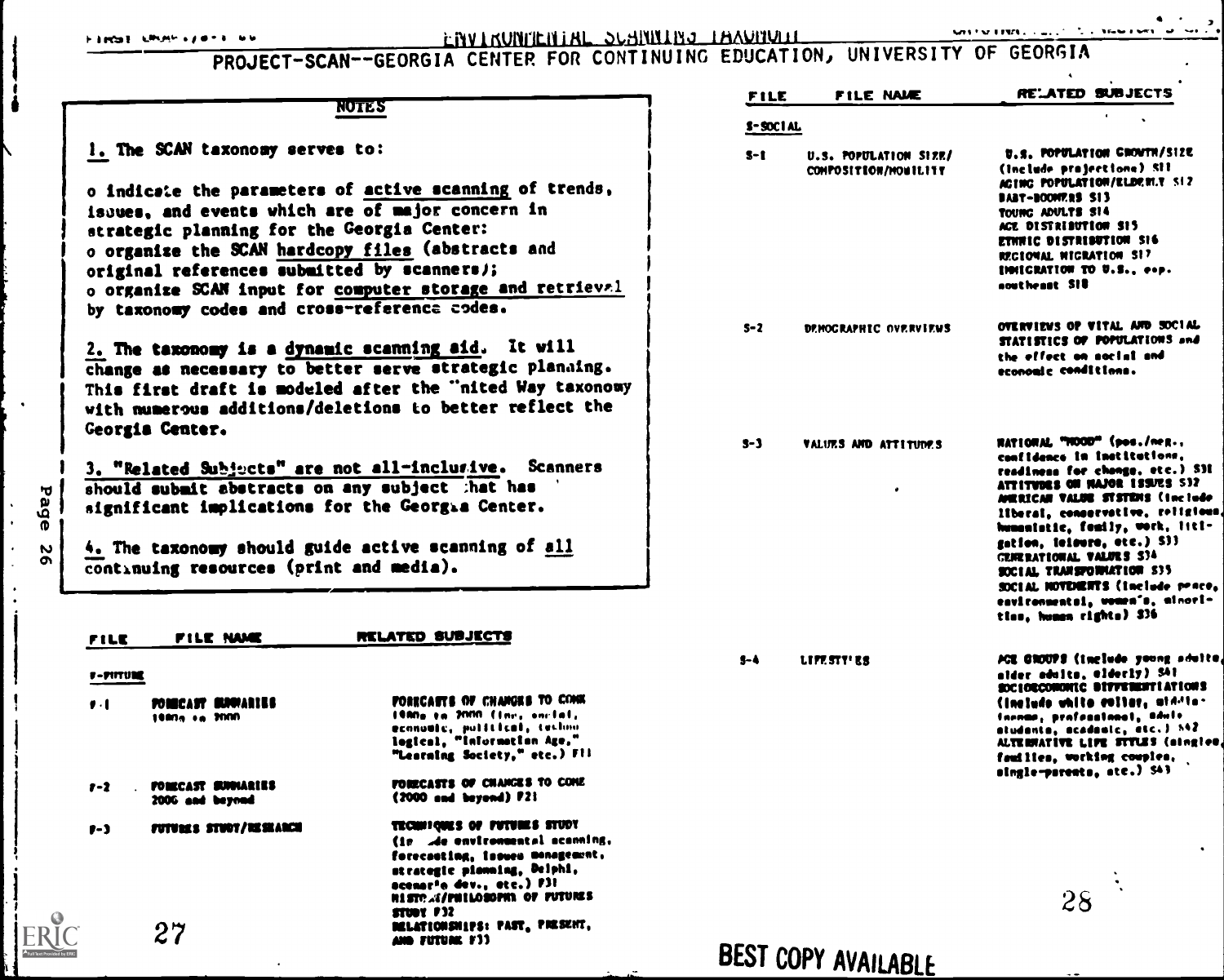| <b>FILE NAME</b><br>FILE                                                                                       | RELATED SUBJECTS                                                                                                                                                                                                                                                                                                                                                                                                                                                                        | <b>FILE</b><br>FILE NAME                                                                                                                                                                                                                                                                                                                                                                                           | RELATED SUL                                                                                                                                                                                                                                                                                                                                            |
|----------------------------------------------------------------------------------------------------------------|-----------------------------------------------------------------------------------------------------------------------------------------------------------------------------------------------------------------------------------------------------------------------------------------------------------------------------------------------------------------------------------------------------------------------------------------------------------------------------------------|--------------------------------------------------------------------------------------------------------------------------------------------------------------------------------------------------------------------------------------------------------------------------------------------------------------------------------------------------------------------------------------------------------------------|--------------------------------------------------------------------------------------------------------------------------------------------------------------------------------------------------------------------------------------------------------------------------------------------------------------------------------------------------------|
| U.S. EDUCATION<br>s-s<br>CA EDUCATION<br>$3 - 5C$<br>(Clobal Concerne)                                         | PUBLIC SUPPORT FOR EDUCATION,<br>esp. public opinion polis (2)<br><b>ESUCATIONAL QUALITY (Include)</b><br>reports of various national<br>atudies) (J)<br>LITERACY/ILLITERACY (4)<br><b>HEEREER CONFUTER LITERACT/see T3</b><br><b>REFEREE CONFUTERS IN EDUCATION/see T3</b><br>ALTERNATIVE/EXPERIMENTAL TEACH-<br>INC AND LEANNING HODELS (5)                                                                                                                                           | $S-8$<br><b>WICHER CONTINUING AND</b><br>ADULT EDUCATION, U.S.<br>$S-BC$<br>CA. RICHER CONTINUING AND<br>ADULT EDUCATION                                                                                                                                                                                                                                                                                           | COVERNMEE ESSUES (1)<br>LEGISLATIVE ISSUES (2)<br>ALTERRATIVE HODELS (3)<br>STRATEGIC PLANNING (4)<br>PROPRSSIONAL ISSUES (5)<br>THEORETICAL ISSUES (6)<br>PRACTICAL ISSUES (7)<br>PERSONNEL ISSUES (8)<br>FINANCIAL ISSUES (?)<br>ADMINISTRATIVE 1950ES (10)<br>STUDENT ISSUES (11)<br><b>RON-CREDIT TEACRING/CURRICULA</b>                           |
| $S - 6$<br>EDUCATION, LIFELONG<br>Page<br>Z<br>$\overline{\phantom{0}}$                                        | LIFELONG LEASTING/EDUCATION,<br>as a concret Mi<br><b>PRE-SCRY-4, KOUCATION 962</b><br>ELEMENTARY EDUCATION \$63<br><b>BIGH SCHOOL EDUCATION S44</b><br>VOCATIONAL EDUCATION 565<br><b>RESERVED RIGHER EDUCATION /see 9-7</b><br>REERRER CONTINUING EDUCATION/see S-S<br>ON-TRE-JOB EDUCATION (include<br>cornorate/business program) 566<br>PROFESSIONAL ASSOCIATIONS S67<br>SELF-DI RECTED/SELF-PACED EDUCA-<br><b>TION 568</b><br>OTHER/ALTERWATIVE LIFELORG<br>LEARNING OPTIONS 569 | Co. Center/Kellogg Programs<br>Adult Counceling (141)<br>America Canguage Program/<br>Engl! - In a 2nd language (142)<br>Arta ano ciences (143)<br><b>Bunimenn Education (144)</b><br>Certificate Programs (145)<br>Continuing Education for<br>the Professions (146)<br>$\bullet$<br>Dinaater Preparedness (147)<br><b>Energy Education (IAR)</b><br>Evening Classes (149)<br>Forestry (150)<br>Gerontningy (151) | 155725 (12)<br>CREDIT TEACHING/CURRICULA<br>155753(13)<br>PROGRAM DEVELOPMENT ISSUES (14)<br>TECHNOLOGY ISSUES (15)<br>DELIVERY SYSTEMS (16)<br>RESIDENTIAL CONVERENCE CENTERS<br>(17)<br>MELATIORMITS (Taclade private<br>sector, otates, Federal govt.,<br>International concerne) (18)<br>CRANTS/CONTRACTS FUNDING (19)<br>ALTERNATIVE FUTURES (20) |
| RIGHER EDUCATION, U.S.<br>$S-7$<br><b>CA. NIGRER EDUCATION</b><br>$5-CT$<br>UNIVERSITY OF CEORCIA<br>$5 - 007$ | COVERFARCE (1)<br>LEGISLATIVE ISSUES (2)<br>STATE NODELS (Include University<br>System of Georgia) (3)<br>STRATEGIC PLANNING (4)<br>ALUMNI SUPPORT (5)<br>PERSONNEL ISSUES (6)<br>FIRANCIAL ISSUES (7)<br>ADVITI STRATIVE ISSUES (8)<br>STUDENT ISSUES (9)<br><b>TEACHING/CURRICULA ISSUES (10)</b><br><b>RESEARCH ISSUES (11)</b><br>EXEREELERClude Blotechnology/seeT-7<br>PUBLIC SERVICE ISSUES (12)<br>TECHNOLOGY ISSUES (13)                                                       | Covernmental Training (152)<br><b>Health (153)</b><br><b>Mome Economica (15:)</b><br>Independent Study (155)<br><b>Munic (156)</b><br>Pharmaceutical Svcn. (157)<br>Recreation/Lelaure (158)<br>Self-directed, self-<br>paced learning (159)<br>Social Work Cont. Ed. (160)<br>Vr: : nary Medicine (161)                                                                                                           |                                                                                                                                                                                                                                                                                                                                                        |
|                                                                                                                | OTHER ISSIES (Include athletics,<br>church-state) (14).<br>LAND CRAFT CORCEPT (15)<br><b><i>EXHOLLIBRET TREVOS (16)</i></b><br><b>RELATION SHIPS (Include private</b><br>sector, other universities,<br>Federal govt., states) (17)<br><b>CRANTS/CONTRACTS (18)</b><br>ALTERNATIVE FUIURES (19)                                                                                                                                                                                         | $3-9$<br>PR I I. WITH ROPT                                                                                                                                                                                                                                                                                                                                                                                         | LEVELS/PATTENTS OF CIVING IN<br>RIGHER EDUCATION (light to<br>corporations and private feunda-<br>tiona) SVI<br>PRIVATE-PUBLIC COOPERATION SYZ<br>SUSINESS VENTURES ST HOR-PROFIT<br>ORCANIZATIONS STJ<br>VOLUNTARI SH SP4<br><b>ETHICS IN CRAFTHARING AND</b>                                                                                         |
| ERIC                                                                                                           | 29                                                                                                                                                                                                                                                                                                                                                                                                                                                                                      | BEST COPY AVAILABLE                                                                                                                                                                                                                                                                                                                                                                                                | CRATTSERLING, THE   5930                                                                                                                                                                                                                                                                                                                               |

 $\epsilon$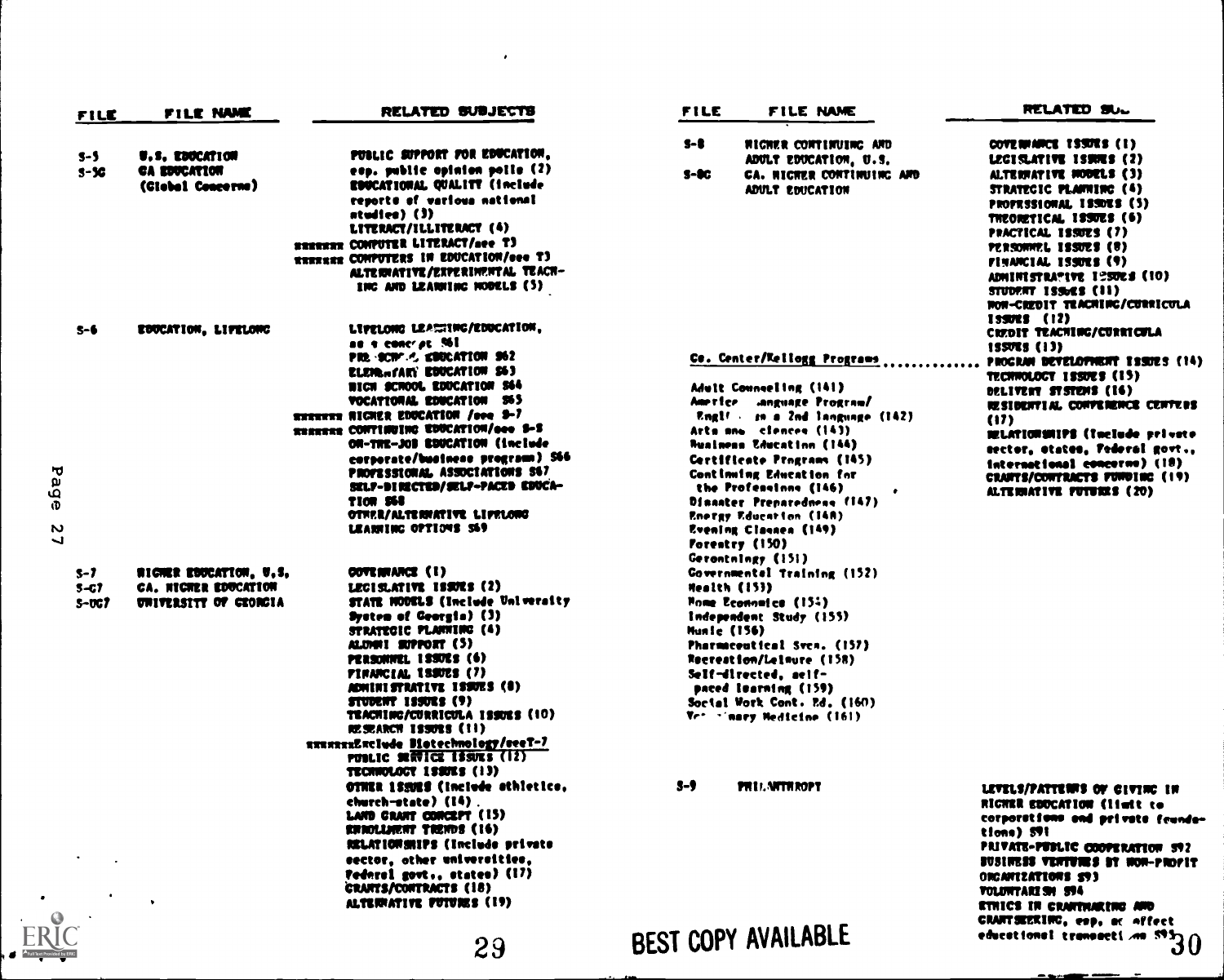|  | a albama. It is the mail |  |  |
|--|--------------------------|--|--|
|  |                          |  |  |
|  |                          |  |  |

**Country Cold Constitution** 

HOER INVIOONNOR 1103

n. little income  $\mathbf{A}=\mathbf{A}^T\mathbf{A}+\mathbf{A}$  .

POLICIES/INITIATIVES, esp. ss affect education P11

 $\bullet$ 

 $4 \cdot 2$ 

A

#### E.-ECONOMIC

|          | E-ECUMUNIC          |                                                               |                                                                                                                                                                                                                         | P-POLITICAL       |                                                                       |
|----------|---------------------|---------------------------------------------------------------|-------------------------------------------------------------------------------------------------------------------------------------------------------------------------------------------------------------------------|-------------------|-----------------------------------------------------------------------|
|          | $R-1$               | U.S. ECONOMIC CIENAL<br>AMD DECLINE                           | FORECASTS OF ECONOMIC GROWTH<br>AND DECLINE IN U.S. AND                                                                                                                                                                 | P-1<br>$P-IC$     | <b>UNITE HOUSE</b><br><b>CA. COVERNOR'S OFFICE</b>                    |
|          | 2- IC               | <b>CA.ROONOMIC GROVTH</b><br>AND DECLINE                      | CEORGIA (I)<br><b>ECONOMIC STRUCTURAL CHANGE (2)</b>                                                                                                                                                                    |                   |                                                                       |
|          | $R-2$               | CLOBAL ECONOMY                                                | FORECASTS OF CLOBAL ECONOMY (1)<br><b>POBRICH TECHNOLOGY (2)</b>                                                                                                                                                        | P-2<br>$P-2G$     | <b>CONCIDE SS</b><br><b>STATE LEGISLATURE</b>                         |
|          | E-3                 | U.S. INDUSTRIAL DEVELOPMANT/<br><b><i>RUSTRESS CROVIT</i></b> | CROWTH AND DECLINE (1)<br>SUSINESS/INDUSTRIAL PUTURES (2)                                                                                                                                                               | P-3               | SUPRIME COURT/U.S. DISTRI                                             |
|          | 1-3C                | CA. INDUSTRIAL DEVELOPMENT/<br><b>DUSINESS CROWTH</b>         | NEW BUSINESSES/ENTREPRENEURISH(3)<br>NINORITY BUSINESSES (4)<br>ACRECULTURAL CROWTH/DECLENE                                                                                                                             | r-30              | <b>COUPTS</b><br><b>CA. STATE/LOCAL COURTS</b>                        |
|          | $L - 4$<br>$B - 4C$ | U.S. ENPLOYMENT/LABOR FORCE<br>CA. ENFLOTHERT/LABOR FORCE     | <b>LABOR FORCE COMPOSITION (include)</b><br>aging, minorities, women) (1)<br>AAFFINATIVE ACTION/EEO (2)<br>PAIR LABOR LAWS ass. as applied<br>to educational and governmental<br>entititas (3)                          | $P - 4$<br>$P-4G$ | <b>ELECTORATE (AT LABGE)</b><br><b><i>GA. ELECTORATE</i></b>          |
|          | $1 - 5$<br>$1 - 50$ | U.S. UNENPLOTMENT<br><b>CA. UNIUPLOTICKT</b>                  | <b>UNENPLOTMENT PORECASTS (1)</b><br>INNOVATIVE SOLUTIONS (2)<br>JOB TRAINING/METRAINING (3)                                                                                                                            |                   |                                                                       |
| Page     | $L - 6$             | <b>VOICE/ENPLOTHENT AND INCOME</b>                            | <b>MONEN IN LABOR FORCE ESI</b><br>PAT ROUITY/PENSIONS E42<br><b>MONER'S INCONE/EARNINGS E63</b>                                                                                                                        | P-5<br>$P-5C$     | U.S. COVT. REVENUES<br><b>CA. STATE/LOCAL REVERIES</b>                |
| N        |                     |                                                               | <b>JOB OFFLOOK FOR MONEM E64</b><br>OCCUPATIONAL OUTLOOK E71                                                                                                                                                            | P-6<br>P-66       | U.S. COVT. EXPENDITURES<br>SYATE/LOCAL COVT. EXPENDI-<br><b>TURES</b> |
| $\infty$ | $\bullet$           | <b>OCCUPATIONS</b>                                            | <b>ENERGING OCCUPATIONS E72</b>                                                                                                                                                                                         |                   |                                                                       |
|          | <b>E-B</b>          | CHANGING WORKPLACE/<br><b>MORE FORCE</b>                      | <b>CHANGING MORLE OF WORK (Include</b><br>changing employee attitudes,<br>work athic, baby boum vorkers,<br>workplace of the future) E81<br>ALTERNATIVE HORK SCHEDULES (In-                                             | P-7               | <b>NEW PROBRALISM</b>                                                 |
|          |                     |                                                               | clude fleetime, job sharing,<br>sarttim) E82<br>ALTERNATIVE VOIK ARRANCEMENTS                                                                                                                                           | r-1               | <b>COVERIOUST ELCULATION</b>                                          |
|          |                     |                                                               | (Include ouplayes leasing, job<br>shopping, tamp. employment,<br>work at home) 183<br><b><i>UDBERR PARTICIPATION E84</i></b><br><b><i>NEW HANAGEMENT STYLES EDS</i></b>                                                 | $P-9$             | <b>LITICATION</b>                                                     |
|          | $\mathbf{r}$        | COUSINE RISK                                                  | CONSUMER RIGHTS, EDUCATION,<br>HOVENENTS K92<br>CONSINER PRODILES (Inc. baby<br>boomers, young adult, middle<br>aged, young-old/retired) E94<br><b>HARKETING STRATEGIES, cap. of</b><br>education programs/products E95 |                   | T-TECHNOLOGY (OVER)                                                   |
|          | $E - 10$            | BE SOURCE S/ENV I ROMMENT                                     | ENERGY E101<br>VATER EIOZ<br>ACRECULTURAL/FOREST DE SOURCES                                                                                                                                                             |                   |                                                                       |
| ERIC     |                     | 31                                                            | E 103<br>ENVIRONMENTAL POLLUTION KIO4                                                                                                                                                                                   |                   | BEST COPY AVAILABLE                                                   |

| $P-2$<br>$P-2G$ | <b>CONCIDESS</b><br><b>STATE LEGISLATURE</b> | LEGI SLATION/INITIATIVES, esp.<br>as affact aducation P21 |
|-----------------|----------------------------------------------|-----------------------------------------------------------|
|                 |                                              |                                                           |
| P-3             | SUPRIME COURT/U.S. DISTRICT<br><b>COUPTS</b> | CASES/DECISIONS asp. relevent<br>th aducetion P31         |
| $-3c$           | CA. STATE/LOCAL COURTS                       |                                                           |
| $P-4$           | ELECTORATE (AT LABGE)                        | OPINION POLLS (citizen opinion                            |
| $P-4C$          | <b>GA. ELECTORATE</b>                        | and reaction to major political<br>laswea) P41            |
|                 |                                              | POLITICAL PARTICIPATION P42                               |
|                 |                                              | POLITICAL CONSERVATION/<br>LINERALISH P43                 |
|                 |                                              | BAST BOOM POLIT. INFLUENCE P44                            |
|                 |                                              | ACING POPULATION INFLUENCE PAS                            |
| P-5             | U.S. COVT. REVENUES                          | TAXES PSI                                                 |
| P-5G            | CA. STATE/LOCAL EXVENUES                     | <b>TAX REPOINT PS2</b>                                    |
| P-6             | U.S. COVT. EXPENDITURES                      | EXPENDITURES/DEFICIT/SURPLUS                              |

EIPENDITIMES/DtPICIT/SURPLUS (esp. as affects education) PFI RUNAN SERVICE EXPENDITULES : +2 GIAIITS/CONTRACTS (education) Pb)

FEDERAL RLOCE CRANTS P71 PRIVATE SECTOR INITIATIVES P72 FEDERAL SOCIAL FOLICT/NEw r/l FIDIRALIIN P74

COVERINGNT RECULATION, esp. as affects edecstion) PSI

LITIGATION, esp. as affetta education **ITI** 

32

# BEST COPY AVAILABLE